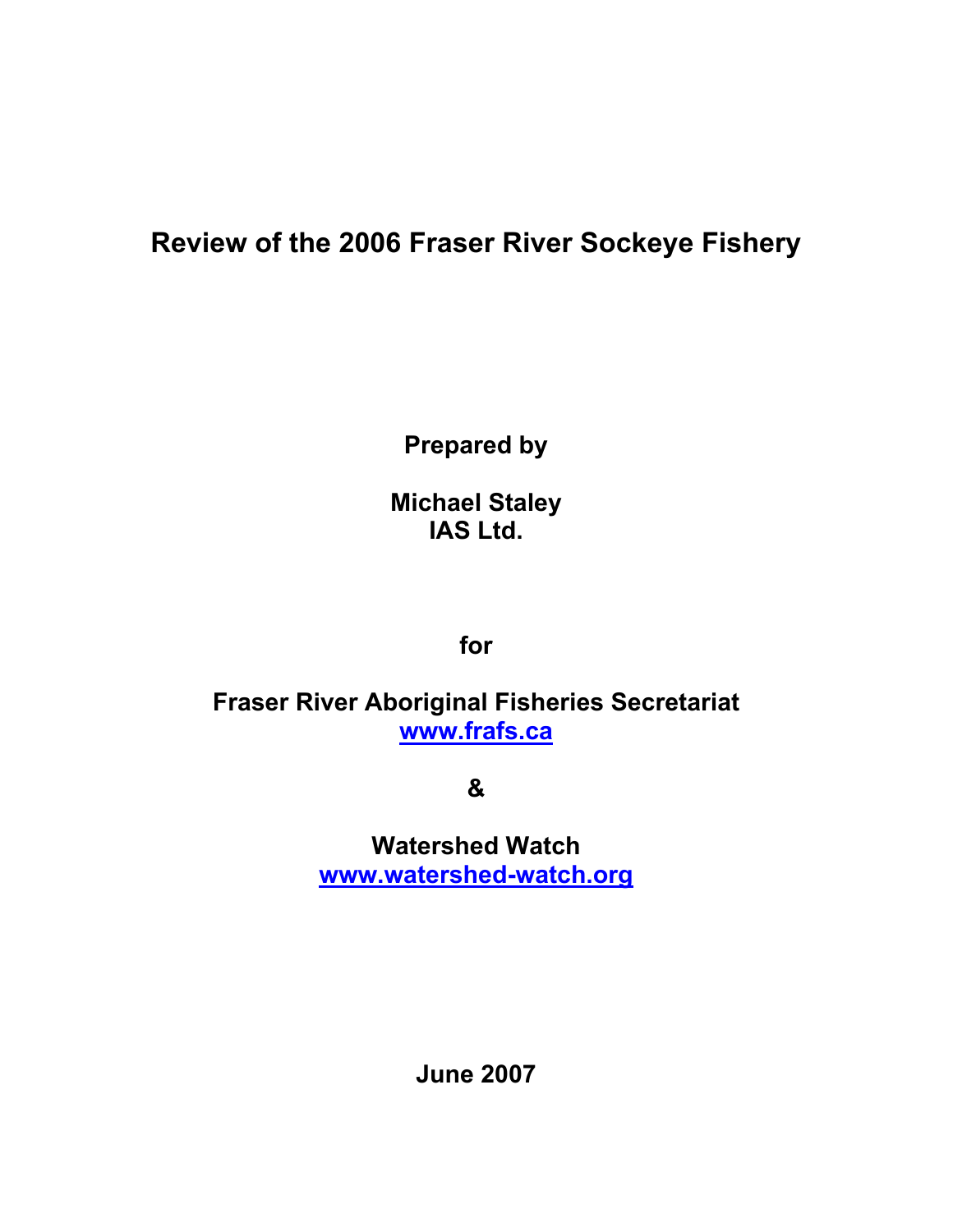# **Table of Contents**

|              | Highlights of the 2006 Fraser River Sockeye Salmon Season | $-3-$  |
|--------------|-----------------------------------------------------------|--------|
| $\mathbf 1$  |                                                           | $-3-$  |
|              |                                                           | $-4-$  |
|              |                                                           | $-4-$  |
|              |                                                           | $-5-$  |
|              |                                                           | $-6-$  |
|              |                                                           | $-6-$  |
|              |                                                           | $-7-$  |
| $\mathbf{2}$ |                                                           | $-8-$  |
|              |                                                           | $-8-$  |
|              | Environmental Conditions and Management Adjustments       | $-8-$  |
|              |                                                           | $-8-$  |
|              |                                                           | $-8-$  |
|              |                                                           | $-8-$  |
|              |                                                           | $-9-$  |
|              |                                                           | $-9-$  |
| 3            |                                                           | $-9-$  |
|              |                                                           | $-9-$  |
|              |                                                           | $-11-$ |
| 4            |                                                           | $-11-$ |
| 5            | <b>Discussion.</b>                                        | $-11-$ |
|              |                                                           | $-12-$ |
|              |                                                           | $-13-$ |
|              |                                                           |        |

# **List of Tables**

|                                                                | - 15 - |
|----------------------------------------------------------------|--------|
|                                                                | - 16 - |
| Table 3. In-season updates of run sizes and associated targets | - 18 - |
| Table 4. Post-season comparison of TAC with catch-to-date      | - 21 - |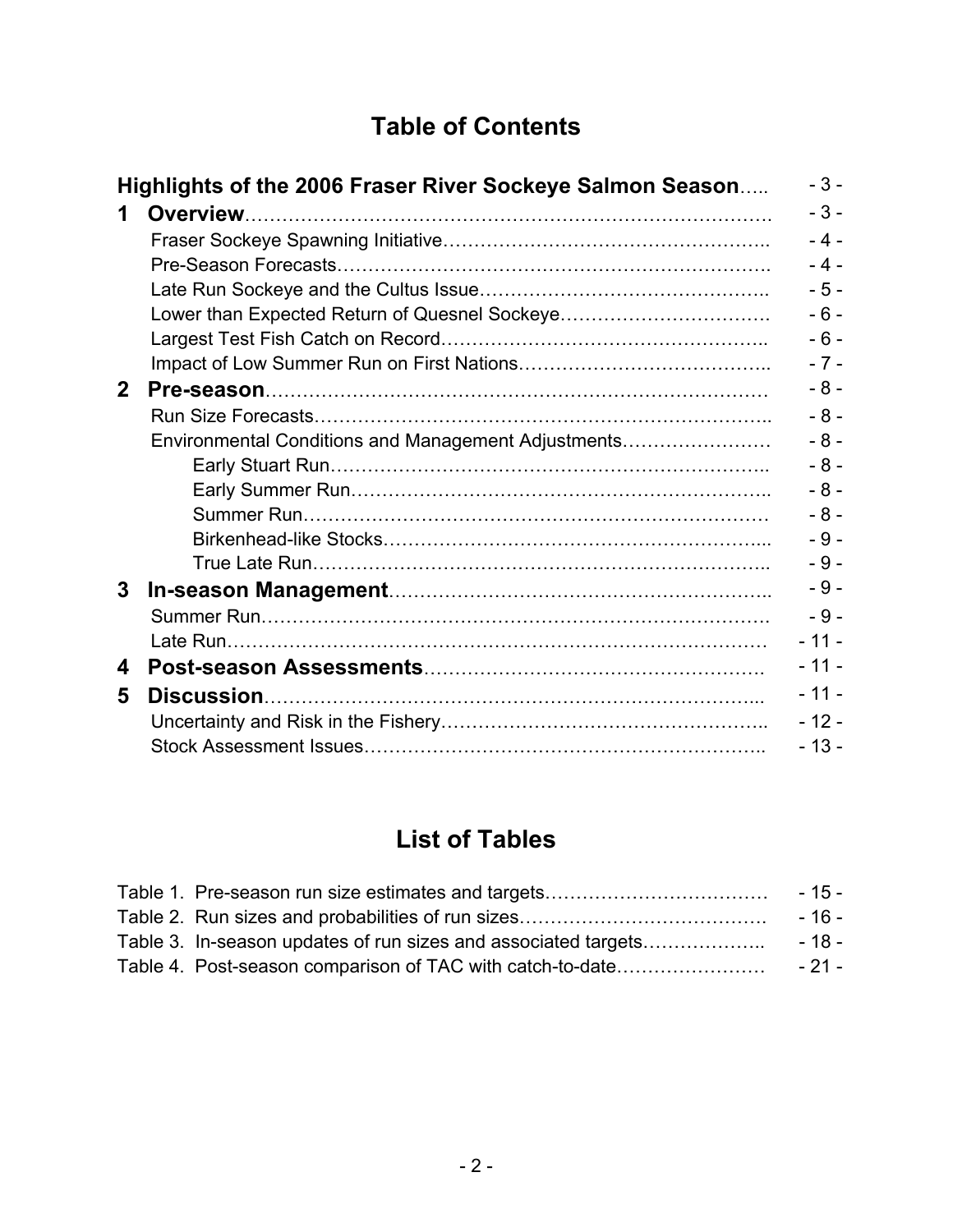# **Highlights of the 2006 Fraser River Sockeye Season**

- First application of the new Fraser River Sockeye Spawning Initiative goals;
- Significant increase in exploitation rate on Cultus Lake sockeye through an historic agreement between the Commercial Salmon Advisory Board and First Nations in the lower Fraser River;
- Significant decline in Quesnel Lake sockeye from the pre-season forecast based on recent returns on this cycle;
- Two-day test fishing results in Johnstone Strait largest on record;
- Significantly more fish on the spawning grounds past Mission than estimated, primarily Late runs, but Summer runs as well;
- Significantly fewer Summer runs returning to the mid and upper watershed than forecasted;
- Many First Nations in the mid and upper Fraser River failed to achieve food fish catch targets;
- Significant over-harvest of Summer and Late run fish, based on in-season run size estimates;
- Significant over-harvest of Summer runs, based on preliminary postseason data.

# **1 Overview**

The 2006 Fraser sockeye fishery presented many management challenges prompted by inaccurate predictions of run sizes, and increasing pressures on the sockeye fishery. Problems have been building over the past decade that partially explain what occurred in 2006. Lower than average sockeye returns and decreased allowable catches have typified many recent Fraser River fisheries. Conservation concerns for certain stocks in the sockeye mix added to the impact on sockeye fisheries. Due to its lower priority, the commercial fishery has been impacted by conservation measures more than other fisheries. For the major commercial fisheries, concern for Cultus Lake sockeye was a potential impediment to realizing harvests from an anticipated abundance in Summer and other late Summer runs such as those returning to the Shuswap. The 2006 season was expected to be the first season in several years yielding a significant harvest for the commercial industry. The anticipation of a significant economic return coupled with conservation concerns led to forceful and potentially innovative arrangements. As the season progressed, though, it became clear that Quesnel sockeye had not returned at forecasted levels. Unfortunately, fisheries had already been conducted on the assumption abundance was high. There were at least two occasions during the season when critical decisions were made based on changing and uncertain information: the first near the end of August with the downgrading of the summer run resulting from the failure of the Quesnel stock; and the other related to the large test catches for late run fish that occurred in Johnstone Strait, and the subsequent failure of the Mission hydro-acoustic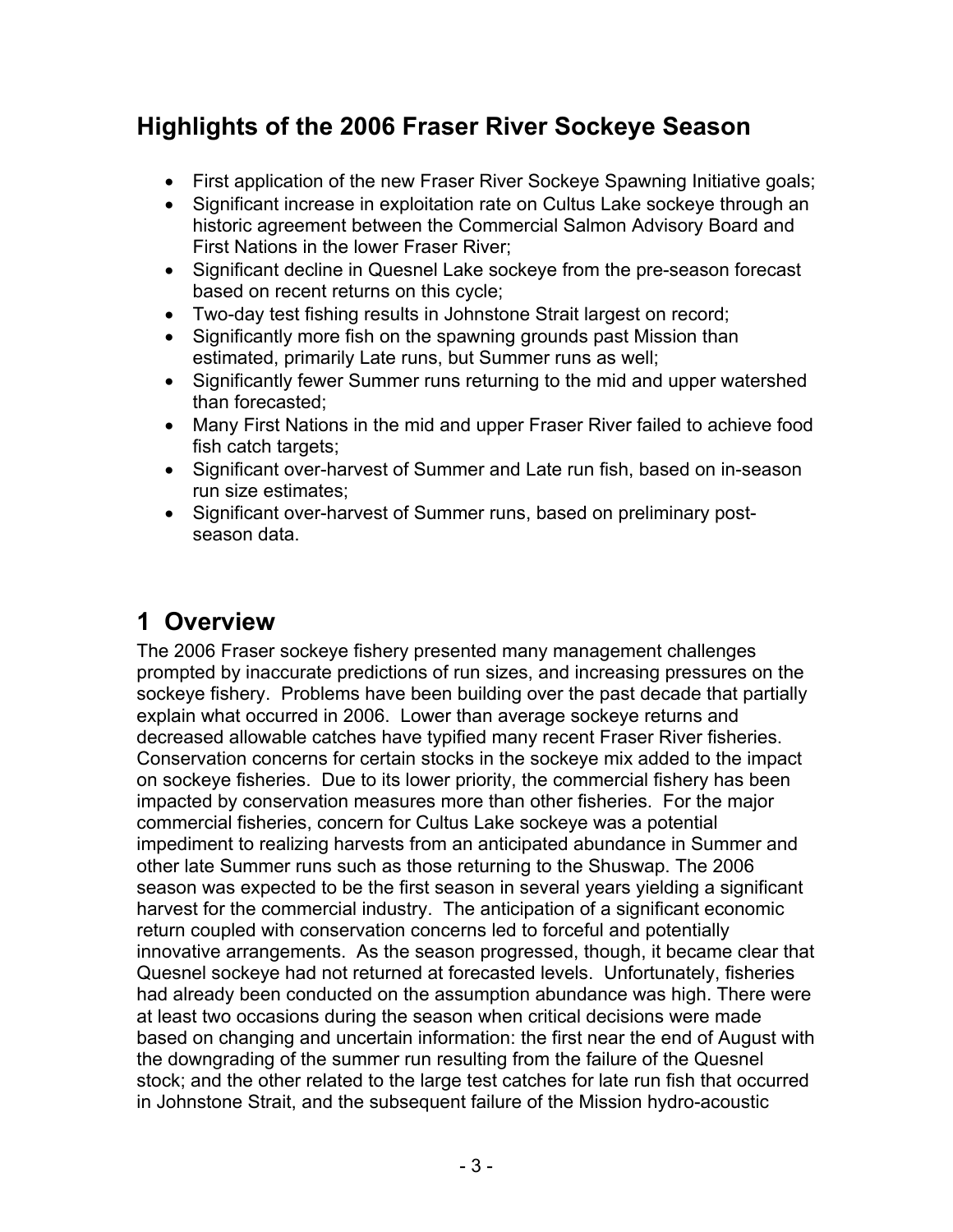facility to detect the large abundance. Final in-season estimates as well as preliminary post-season estimates indicated that Summer runs were over-fished by about 1.1 million fish as a result of this error. The lack of Summer run fish available to mid and upper river First Nations, combined with the earlier overfishing of these runs, suggests that more caution should have been taken during the season in order to meet escapement levels and provide First Nations' needs. In hindsight, some of the commercial fisheries that took place in Johnstone Strait and the lower river perhaps should not have been allowed. The priority schedule places conservation followed by First Nations needs before commercial and recreational needs, but this order is not consistent with the order in which the fisheries occur in space and time. The 2006 experiences suggest the need for broader representation of voices in-season, and a new structure for the Fraser Panel.

### **Fraser Sockeye Spawning Initiative**

In past years Fraser River sockeye spawning targets were calculated according to a "Rebuilding Strategy". Due to shortcomings in this approach the Department of Fisheries and Oceans (DFO) adopted a new escapement strategy for Fraser River sockeye in 2005. The process of developing this new approach is known as the Fraser River Sockeye Spawning Initiative (FRSSI). The FRSSI is a multisector group of First Nations, recreational, commercial and environmental interests<sup>1</sup> interacting to develop a new method for setting harvesting and spawning goals. They met several times in early 2006 to identify objectives, to consider a range of alternatives and to provide advice to DFO that was incorporated into consultations with First Nations and advisory committees.

The approach of the FRSSI uses historical records of spawning numbers and the resulting production or recruitment to prepare a large "representative" sample of potential spawner-recruit models (employing many parameters that are consistent with the historical performance of the stocks). The sample of possible biological models is then used to find an "optimal" harvesting plan that balances long-term catch objectives with short-term escapement constraints and catch expectations.

### **Pre-Season Forecasts**

The 2006 pre-season plan was based on a sockeye run-size forecast of 17.4 million fish at the 50% probability (p) level, with a predicted diversion through Johnstone Strait of 67%. The pre-season plan incorporated provisions to protect Early Stuart and Late run stocks, in addition to Cultus and Sakinaw Lake sockeye. The U.S. share of the annual Fraser River sockeye salmon total allowable catch (TAC), harvested in the waters of Washington State, was set at 16.5% as per the PST Annex IV Chapter IV agreement.

l <sup>1</sup> Members of the Marine Conservation Caucus have since withdrawn from the FRSSI process.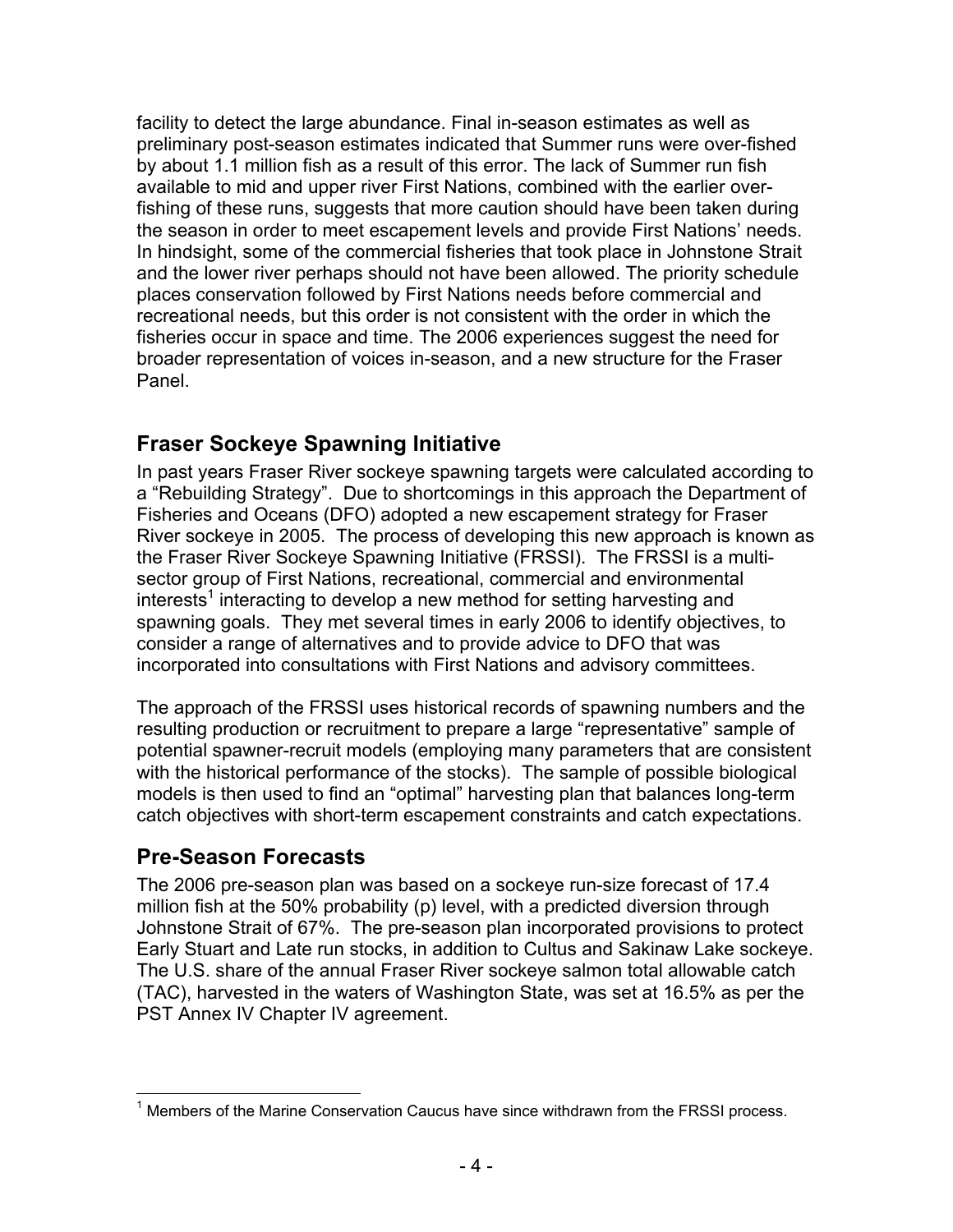The 50% probability forecasts for the four management aggregates are as follows (Table 1): Early Stuart 84,000; Early Summer 1.3 million; mid-Summer 7.2 million; and Late 8.8 million (of which 562,000 were Birkenhead-type).

The forecast for the Early Stuart 2006 cycle was lower than the average 129,000 primarily due to low spawner abundance in the brood year (Table 2). The Early Summer forecast (1.3 million) was approximately double the historical average (586,000). The majority of Early Summer fish were destined for the Thompson/Shuswap area although above average returns were expected for upper Fraser stocks (Bowron and Nadina). The Summer run forecast (7.2 M) was considerably larger than the historical average for this cycle (3,943,000), mainly due to a record escapement to the Quesnel system in 2002. For 2006, the Quesnel forecast (4,613,000) comprised more than half of the Summer run forecast. However, there were concerns that this forecasted return would not materialize as the Quesnel fry weight was the lowest on record, and thus marine survival could be low. The larger-than-cycle-average forecast of Late run stocks reflects the unexpectedly large return in the brood year. While concerns for early entry and the associated elevated rates of pre-spawn mortality continue, conservation concerns for the Late run stocks were primarily for Cultus Lake sockeye.

Table 1 shows pre-season 2006 escapement targets, management adjustments, and harvest rates for the Early Stuart, Early Summer, Summer and Late run groupings at the 50% forecast probability level. Escapements may be exceeded where conservation measures to protect co-migrating stocks and species are applied. It should be noted that this table does not identify proposed exploitation rates for Cultus Lake sockeye for 2006 which are set at 30% at the Late run 50p level and 25% if the Late run size returns at the 25p or less level.

## **Late Run Sockeye and the Cultus Issue**

Late Run sockeye have historically delayed in the Gulf of Georgia for 4 to 8 weeks prior to entering the Fraser River. Beginning in 1996, the delay period has become shortened and the sockeye are entering the river early. This unusual behavior has been linked with high levels of en-route and pre-spawn mortality. For example, in the Cultus and Widgeon systems, pre-spawn mortality was 90% and greater in 2000 and 2001, before dropping substantially in recent years (2002 (<20%), 2003 (23%), 2004 (<10%), 2005 (13%)). The concern that the 2006 Late run sockeye and Cultus sockeye would begin the freshwater migration early and suffer high mortality led to the inclusion of conservation objectives into the preseason planning.

The Cultus sockeye run has been listed by COSEWIC as endangered and a recommendation was made to list it on Schedule 1 of the Species at Risk Act. The Minister of Fisheries and Oceans decided not to include Cultus Lake sockeye for the protection under the Act. However, the Minister did commit to protect and rebuild, if possible, this valuable stock. In the two years prior to 2006, DFO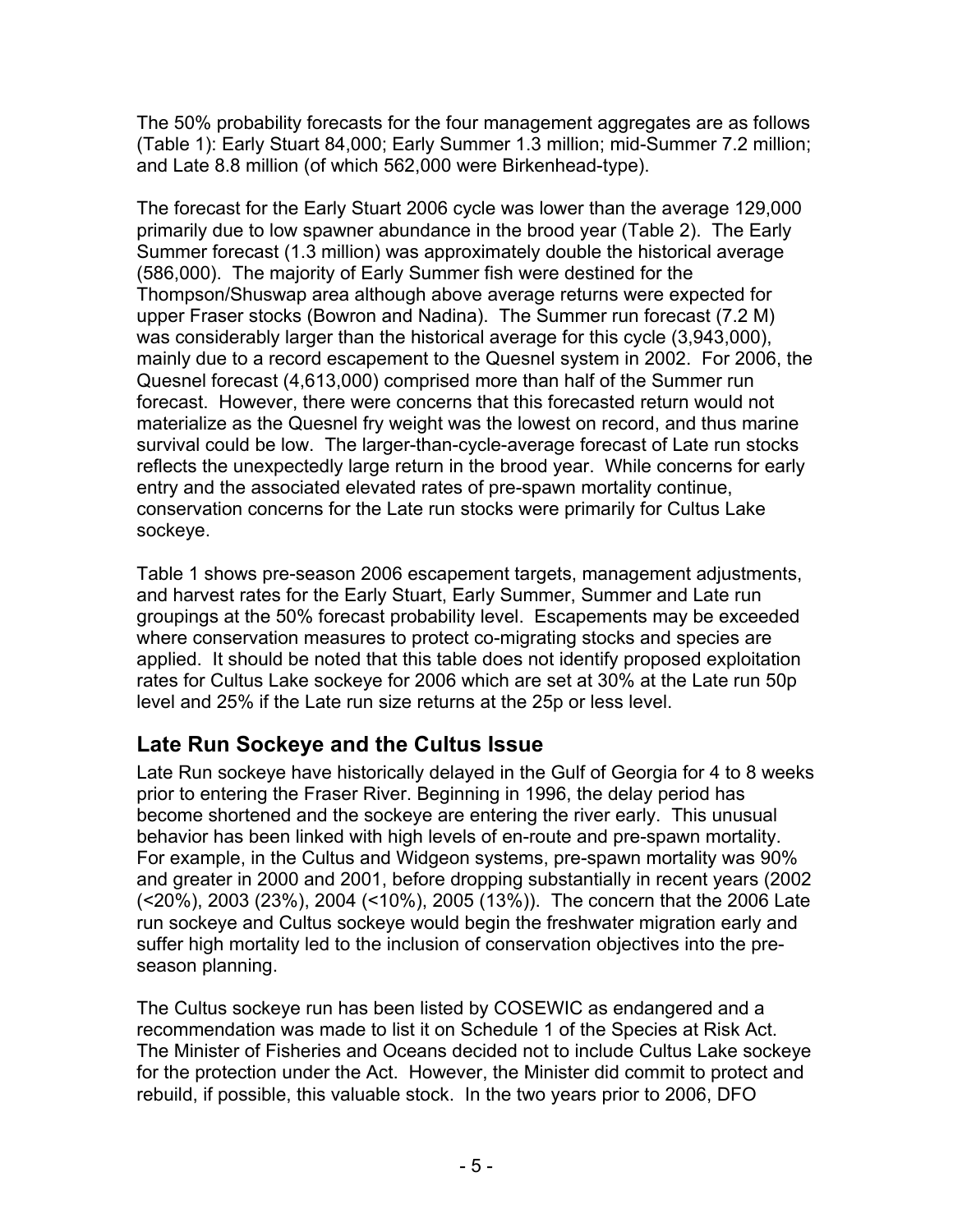planned to maintain a 10 to 12% exploitation rate on Cultus Lake sockeye. As 2006 was the first year in several years where the sockeye forecast would support substantial commercial fishing, commercial fishermen sought ways to increase their catch of more abundant sockeye stocks that were made more inaccessible due to the Cultus Lake exploitation rate constraint.

For the first time, representatives of the Commercial Salmon Advisory Board (CSAB) met with First Nations in the Fraser River to look for options to protect Cultus Lake sockeye and improve sockeye productivity, while opening opportunities for commercial fishing in mixed-stock areas. An agreement was reached between the First Nations whose territory includes Cultus Lake, and the CSAB. This agreement committed CSAB funds for hatchery expansion and habitat and predator initiatives in exchange for a higher exploitation rate than was otherwise considered.

A 30% exploitation rate, combined with a series of freshwater enhancement initiatives to be paid for from the harvest of approximately 100,000 sockeye, was agreed to by the parties. The DFO then adjusted the commercial fishery exploitation rate for Cultus sockeye to 30%.

At the time of writing this report the funds from the sale of these fish are being held up as the result of uncertainty from the Larocque case, leaving the enhancement activities in limbo. It is hoped that these funds will become available to undertake the initiatives soon.

## **Lower than Expected Return of Quesnel Sockeye**

The pre-season forecast for Quesnel sockeye was based upon spawner abundance in 2002. Pre-season, there was concern for this run as the smolts that went to sea were much smaller than average, and so were expected to experience higher than normal mortality. As the season progressed it became clear that the Quesnel stock had not returned at forecasted levels. Unfortunately fisheries had already been conducted on the assumption the abundance was high. Final in-season estimates as well as preliminary post-season estimates indicated the Summer runs were over-fished by about 1.1 million as a result of this error.

### **Largest Test Fish Catch on Record**

An unusually large test fish catch was recorded at the peak of the Late run migration into the outside marine areas. This purse seine test fishery in Johnstone Strait suggested a significant abundance of fish, more than the inseason estimates had shown to date. Although this large abundance did not materialize in the Mission count, preliminary post-season estimates using spawning ground numbers suggest that there was in fact a large volume of fish passing through.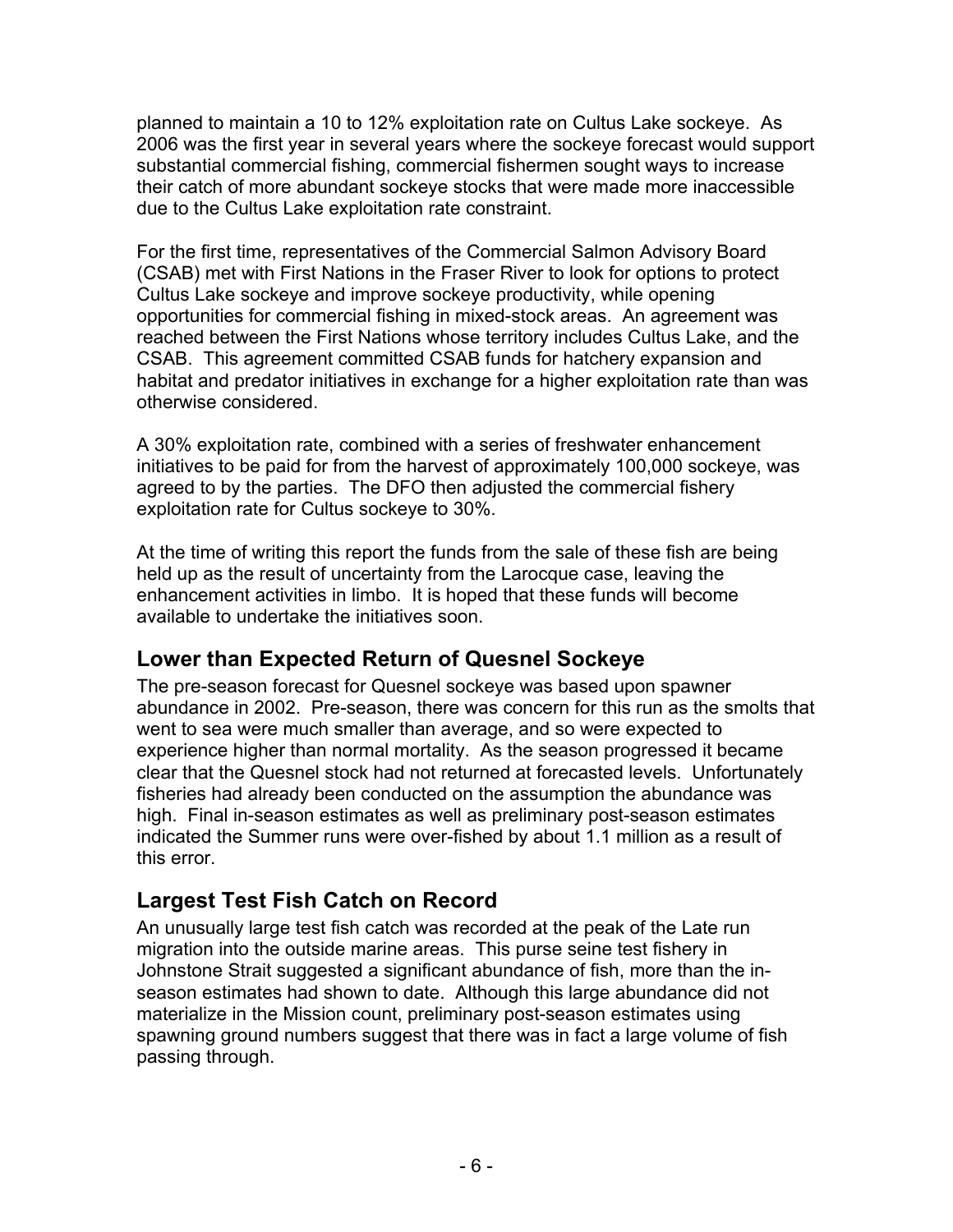Spawner counts on many of the major streams such as Adams River and lower Shuswap and Quesnel indicate that more fish arrived on the spawning ground than were estimated using the hydro-acoustic facilities at Mission. The difference between estimates has perplexed the technical staff at the Pacific Salmon Commission and as yet a formal post-season run size estimate is not available. This larger than expected abundance of spawners has reduced the known level of over-fishing in the Summer runs, as well as in the Late runs. However, a significant discrepancy remains between what was caught in the mid-summer runs and what in-river estimates predicted was available.

### **Impact of Low Summer Run on First Nations**

The impact of fewer than expected sockeye returning in the 2006 Summer runs was felt hardest by the First Nations in the mid to upper river. In contrast to early expectations for the plentiful First Nations fishery predicted by the pre-season forecast, some First Nations ended up with fewer fish than needed. Nor were many First Nations able to reach target catches set out by DFO. The lack of Summer fish available to mid and upper river First Nations, combined with the earlier over-fishing of these runs, suggests that more caution should have been exercised during the season in order to meet escapement levels and to provide First Nations' needs. In hindsight some of the commercial fisheries that took place in Johnstone Strait and the lower river perhaps should not have been undertaken. A more precautionary approach is needed in the future to prevent a similar outcome.

The priority schedule places conservation followed by First Nations' needs before commercial and recreational needs, but this order is not consistent with the order in which fisheries occur in space and time, i.e., the latter two fisheries take place first in the marine environment. Undertaking any fisheries in the ocean entails a degree of risk that too few salmon arrive up-river to meet conservation and food fish needs. The nature and extent of that risk must be fully understood by all participants, and efforts are needed to explore options for managing that risk.

In-season decision making is made in consultation with the Fraser River Panel. Unfortunately the connection between participants on the Panel and First Nations along the river is tenuous at best. DFO is required to consult with affected First Nations when decisions are taken in-season that could potentially impact their rights. A different consultation structure is clearly required. The Fraser River Aboriginal Fisheries Secretariat does provide communication services and has technical support involved in the process. Though DFO staff tries to keep individual First Nations informed on a bilateral basis, the pace of the decisionmaking in 2006 made it difficult to fully communicate and consult on these important issues. The consultation process appears to have failed to adequately inform in a timely manner those First Nations who would be impacted, so that their input could be considered and their needs accommodated.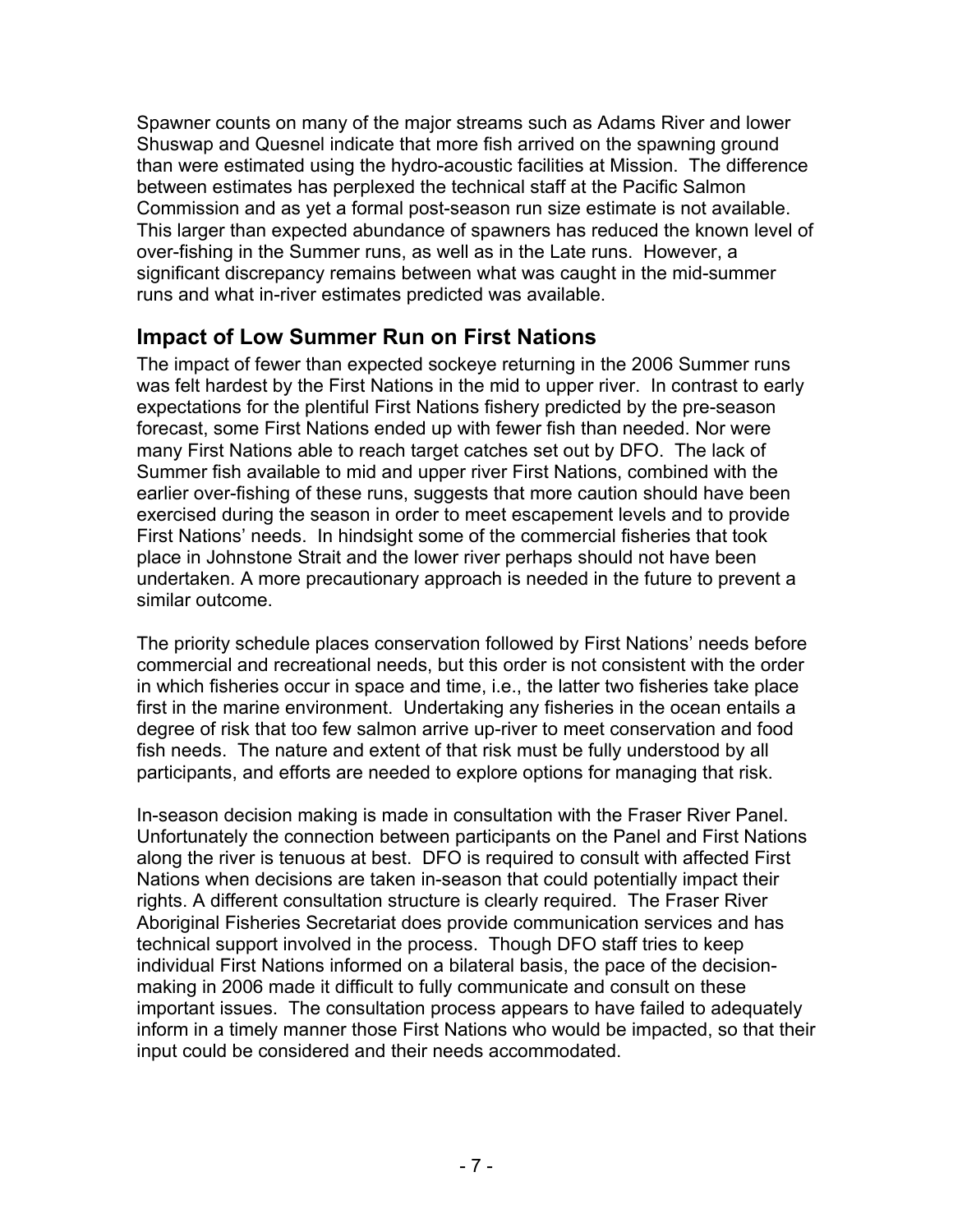Only two First Nation individuals from the Fraser River sit on the Fraser Panel, and both are appointed by the Minister. A formal reporting mechanism for informing or receiving input between the Panel and the First Nations is lacking. Consequently, First Nations' involvement on the Panel relative to these kinds of decisions is not consultation.

# **2 Pre-season**

## **Run Size Forecasts**

The pre-season forecast predicted a significantly larger Fraser sockeye run than the average and greater than average run size for the cycle (Table 2). The mean run size is just under 9 million and the mean run size for the 2006 cycle was over 12 million. The 50p level expectations for 2006 were over 17 million sockeye. Most of the abundance was expected in the Summer runs, particularly Quesnel, and in the Late runs to the Adams River (4.6 and 6.6 million, respectively). Early Summer runs were also expected to be higher, at 1.3 million, than the average run size.

### **Environmental Conditions and Management Adjustments**

Management adjustments (MAs) are added to escapement targets and correct for differences observed over all years of data between abundance estimates at Mission and upstream spawning ground estimates. It was expected that MAs would be applied for Early Stuart, Early Summer and Late runs (Table 3). Estimates of the Summer runs at Mission and upstream sites have historically been very similar and adjustments were not expected.

#### **Early Stuart Run**

The expected difference between estimates at Mission and up river for the early Stuart run was about 40%, and the prescribed management adjustment was in the order of 90% (Table 3). However, with a low forecast run size relative to the spawning target, the MA was moot: based upon the expected run size, spawning target, and environmental conditions, no directed harvest was anticipated.

#### **Early Summer Run**

The pre-season run size forecast and the spawning targets for the Early Summer run provided some room for harvest. However, the exploitation rate had to be adjusted for anticipated losses en route in the river. The expected difference between estimates for Early Summers resulted in an MA of 56% (Table 3), due to the lower than expected flows caused by low snow pack conditions and expected higher than average summer temperatures.

#### **Summer Run**

The Summer run has shown very little difference between estimates at Mission and up river over the years. There have been some years in which small discrepancies are attributed to temperature and flow in the river. However in the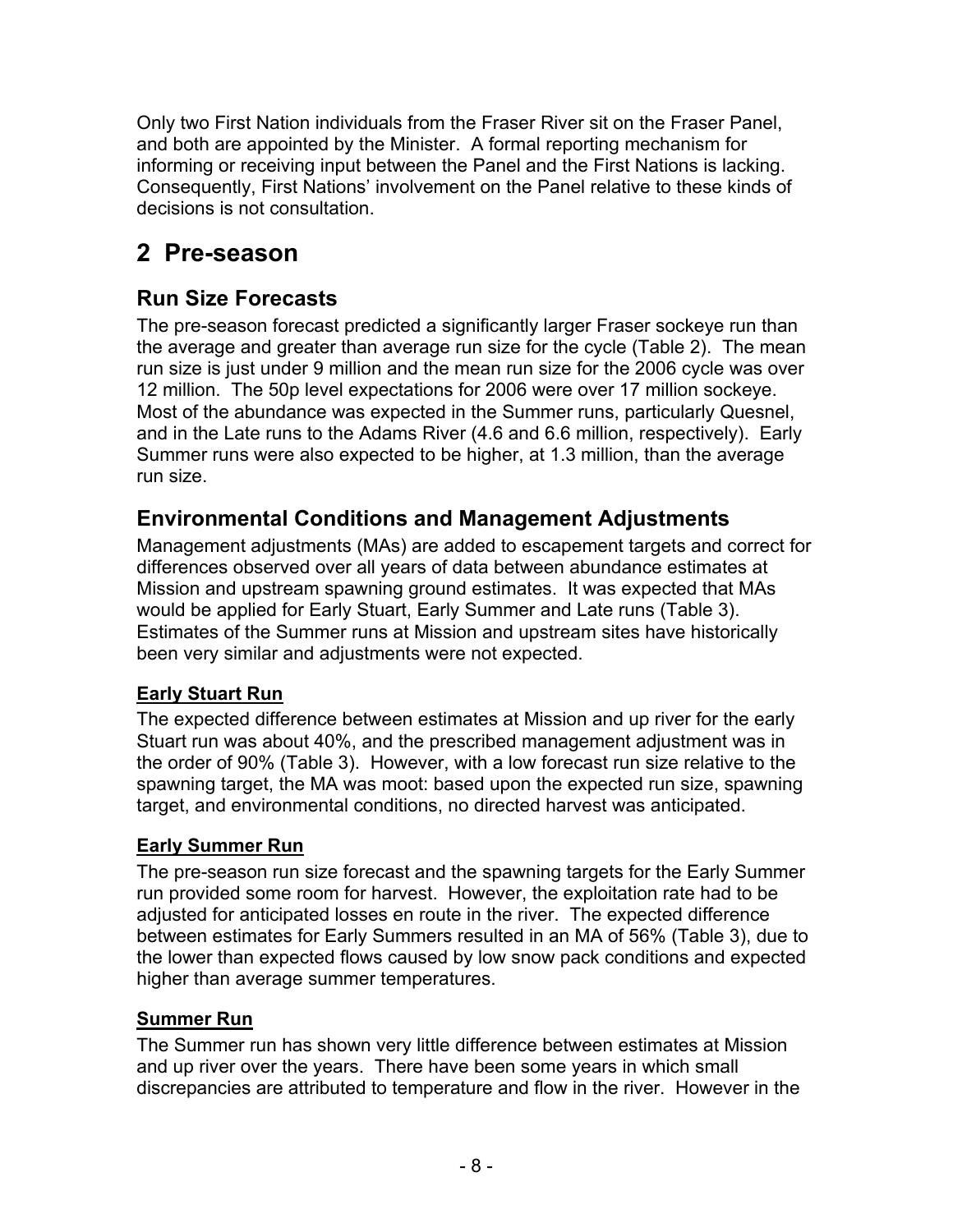pre-season of 2006 it was assumed that the difference between estimates would be negligible, therefore no management adjustment was applied for the Summer run.

#### **Birkenhead-like Stocks**

The Birkenhead and Birkenhead-like stocks are part of the Late run, and they are grouped as a separate management group as they appear not to experience the high in-river mortality of other Late run stocks. No management adjustment was applied to the stocks, as there was little or no evidence of differences between estimates.

#### **True Late Run**

The adjustment for en route mortality in the Late run is based upon the timing of the 50% migration past Mission. In 2006 this timing was projected to be the 9th of September. Based on data from recent years, 31% (the difference between estimates DBE) of the fish estimated at Mission were not expected to arrive on the spawning grounds. This resulted in the management adjustment for the Late run of 45% (Table 3).

# **3 In-season Management**

Table 3 shows the chronology of run size adjustments and calculated allowable catches (data provided by the staff of the Pacific Salmon Commission).

There were at least two occasions during the season when critical decisions were made based on changing and uncertain information: the first near the end of August with the downgrading of the summer run resulting from the failure of the Quesnel stock; and the other related to the large test catches for late run fish that occurred in Johnstone Strait, and the subsequent failure of the Mission hydroacoustic facility to detect the large abundance.

### **Summer Run**

The pre-season forecast for the Summer run was for more than 7 million fish. Yet there were also concerns about the small size of the Quesnel fry and smolts going to sea. Some concern was obviously warranted; the final in-season estimate of the Summer runs was only 2 million fish. After deductions, the final TAC calculation left the fishery with zero catch (negative 152,200 pieces was the final number—Table 4). But management decisions resulted in a catch-to-dateestimate of 1.2 million.

There were signals that the Quesnel run was in trouble as early as the July 28 inperson Fraser River panel meeting. However, it was still too early to be certain, with two weeks before the peak migration was expected, even though the proportion of Quesnel stock in the Summer run was not building as expected. The Summer runs as an aggregate were tracking six days late, if they were to reach their forecast levels. Food social and ceremonial fisheries in marine areas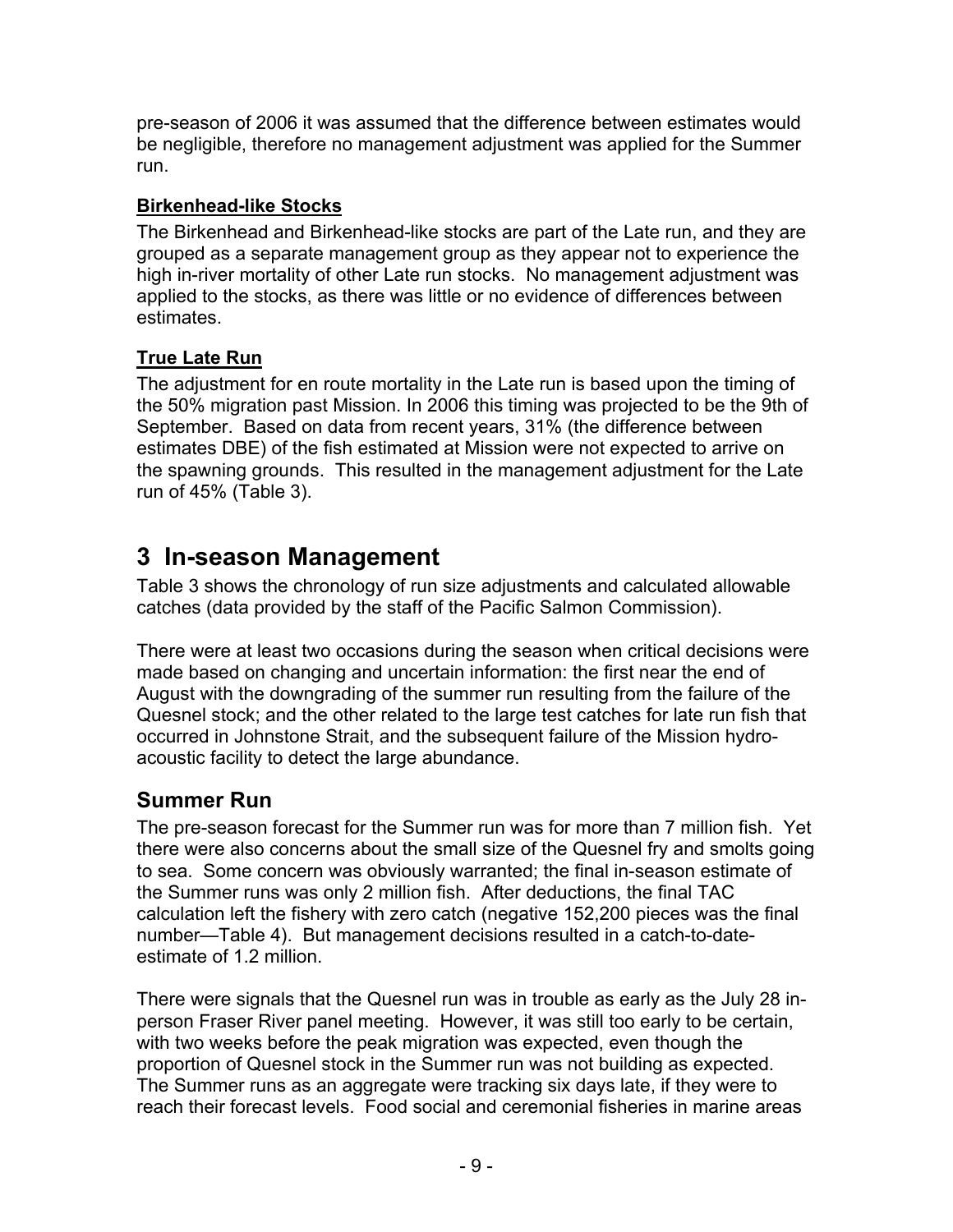and the river were opened. Recreational fisheries in Canada were opened and a small Area D gillnet assessment fishery was planned. Low impact U.S. fisheries were also initiated.

At the August 4 meeting the Summer run still had not materialized in any abundance, while Early Summer stocks appeared to be near forecast abundance, although somewhat late. Late Stuart and Stellako runs would have to have been four days late to reach their forecast abundance and the Quesnel would have to have been ten days late. Further fisheries were being planned in both Canada and the United States. In Canada commercial fishing by troll and gillnet fleets in Johnstone Strait was planned. In the U.S. the larger, more effective fisheries nearer the mouth of the river were approved by the Fraser panel.

The August 11 meeting was the first time the in-season run size prediction models could be used. These models suggested a significantly lower Summer run return than forecast. The estimates ranged from less than 2 million to just over 4 million, approximately half of the pre-season forecast. The 75th percentile run size forecast of just over 4 million was adopted for planning purposes. A 3 million run size would have zeroed out the Canadian commercial TAC. Troll and gillnet fishing in Johnstone Strait continued and plans were made to open the river to commercial gillnets the following week.

At the August 18 meeting the Summer fish still had not materialized in abundance and would have to be as much as 18 days late to have met forecasts. Staff recommended staying with the 75p forecast (>4 million) for planning purposes, even though the models were producing estimates that ranged from 2.5 million to 4.7 million. The Late Summer runs were beginning to show in some abundance, and there were initial indications of their in-season run size estimates, ranging from 3.5 million to 10.5 million. This was a very uncertain time. Plans were made to open gillnet and troll fishing in Johnstone Strait and in the river as well as purse seine fishing in Johnstone Strait. The U.S. continued to fish.

On August 22 the Summer run abundance estimate was 3 million, which would have allowed no Canadian commercial TAC of Summer runs. However, attention had shifted from Summer run management to Late run management.

The August 25 meeting saw a slight increase in the estimated runs of Summer fish to 3.5 million. Four days later on August 29 it was clear to the PSC that the run was significantly smaller. The smaller run would have also meant a somewhat smaller Early Summer run. In response to this information the staff recommended an Early Summer run size of 1.4 million, down from the 1.7 million, and a Summer Run estimate of 2 million. Both of these recommendations were rejected by Canada and planning for fisheries went ahead based upon the 4 million Summer run size and a target for the estimated large abundance of Late run fish. The result was an over-fishing estimate of 1.1 million fish (Table 4).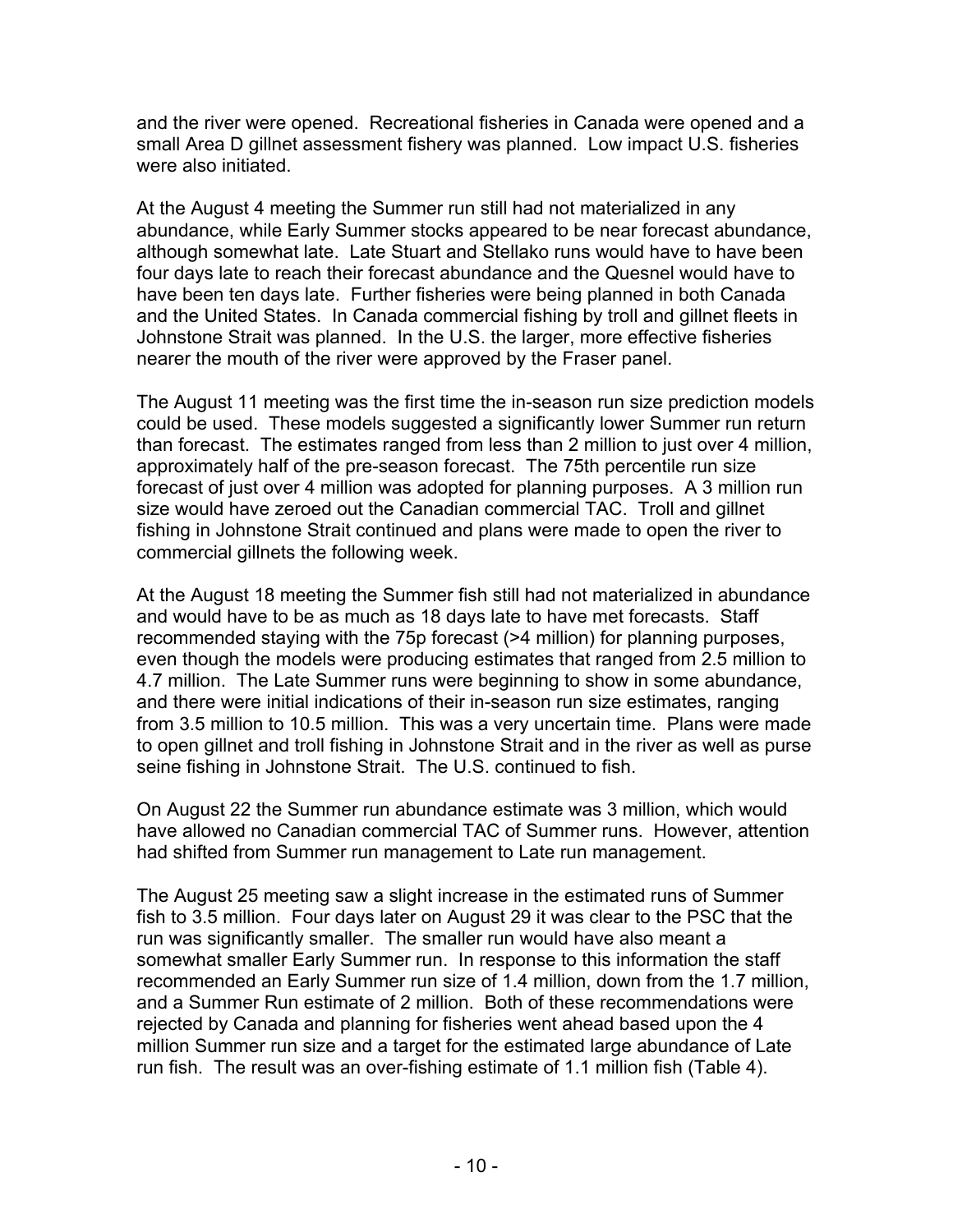### **Late Run**

At the August 22 meeting it was still too early to assess Late runs with any certainty, yet it was looking like a smaller run size than forecast: around 7 million compared to the pre-season forecast of just over 8 million.

The Panel met again on August 25, just after two of the largest single day test fish catches on record in Johnstone Strait. These data suggested a much larger run of perhaps 10 million fish in the Late Run. By the August 29 meeting the 10 million estimate still looked good, but there were indications that it could be somewhat smaller.

By the September 1 meeting it was clear that the Summer runs were not showing at Mission in abundance. Therefore the expansion factors used to estimate the Late run abundance from test fishing were suspect. PSC staff provided Late run estimates based upon the measured Summer run expansion factors and suggested that the Late run may have been quite a bit smaller than 10 million. A smaller number of 7.5 million was suggested. However, some estimates were as low as 3.4 million. The main uncertainties were the expansion factors for Johnstone Strait test fisheries, the accuracy of the Mission counts, and the Gulf troll test fishery. The final in-season estimate was 4.74 million.

# **4 Post-season Assessments**

Unlike most previous years, spawning ground assessments revealed more fish had returned than were estimated at Mission. For the Late runs this difference is significant at almost twice what was expected, based upon Mission. Spawning estimates of the Summer runs were also higher than expected.

Another complicating factor emerged from the radio tagging study that was conducted to estimate en route mortality. It suggested there was a larger than expected mortality en-route for Summer runs than had been seen previously. The final run size may end up being significantly larger than was first estimated inseason.

At the time this report was written, the final best estimate of the 2006 Fraser Sockeye Run sizes had not been confirmed. Reviews of the spawning ground estimates, the Mission hydro-acoustic estimates and the en-route mortality estimates are still underway. It is anticipated that by June 2007 the Panel will adopt a 2006 run size.

# **5 Discussion**

Overall the 2006 Fraser River sockeye season was a disappointment. It started off with a pre-season of high expectations for some of the runs (Early Summer, Summer and Late runs), but only the Early Summers did as well as expected.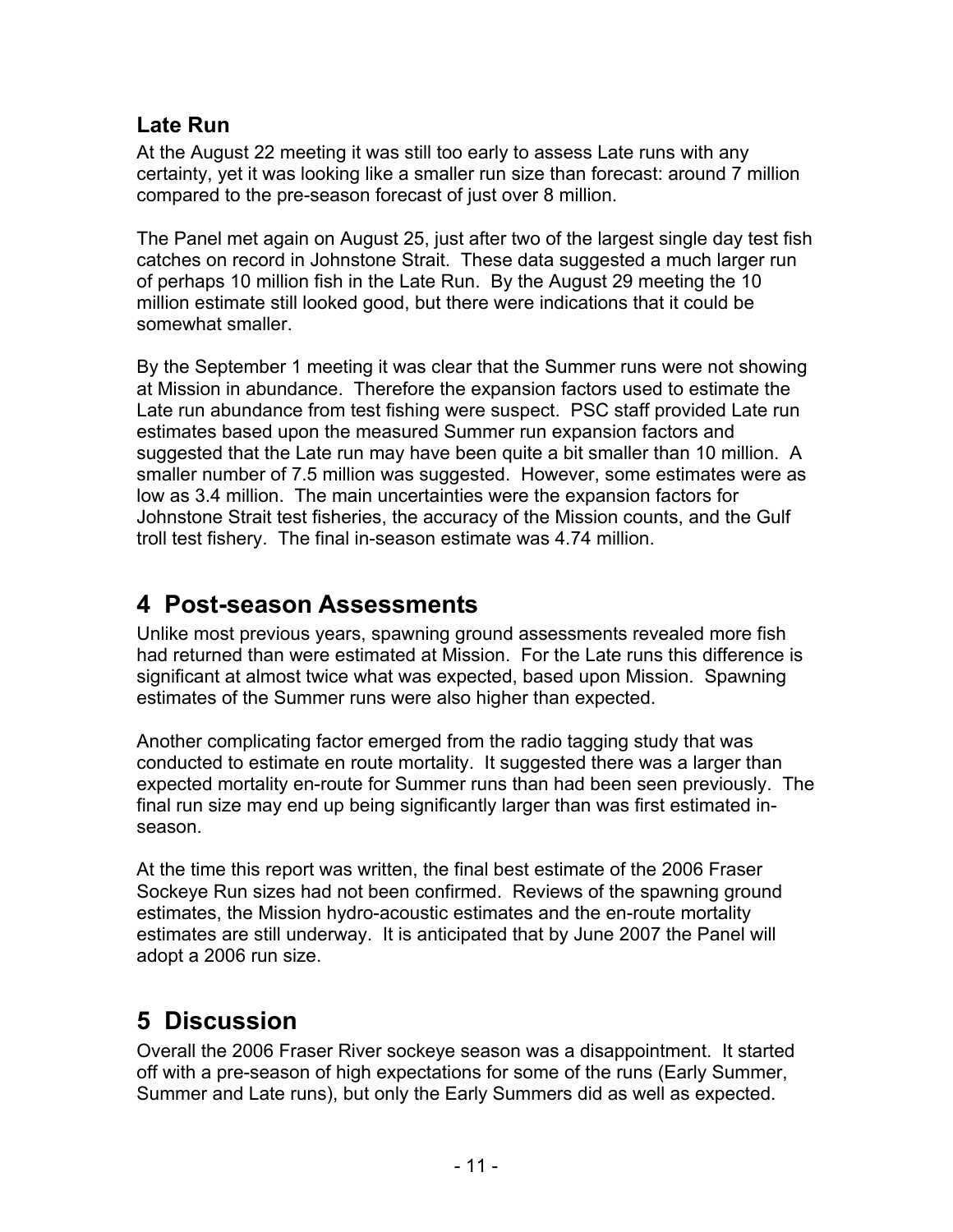Various factors—high water temperatures and low discharge, discrepancies among assessments, effects of conservation measures on mixed stocks, and conflicting priorities—contributed to the disappointing results and ultimately revealed weaknesses in the management of sockeye and the structure of the fishery.

### **Uncertainty and Risk in the Fishery**

The treatment of risk is at the center of Fraser Sockeye fishery management. How well the fishery is managed rests on our ability to deal with the uncertainties inherent in predicting and enumerating stocks. At no time during the 2006 season, or even post-season, do we know how many fish arrived on the coast of British Columbia to contribute to the harvest, died en-route, or ultimately spawned. Although the tools that are used to assess stocks at various points in the migration are sophisticated, modern, and as good as we can do with current technologies, they still leave huge uncertainties and potential biases that creep into the assessments and analyses.

A second factor challenging the management of the sockeye fishery is the order of the fishery, currently at odds with the order of priority. With the current structure, most of the harvest is potentially taken in outer marine areas such as Johnstone Strait, creating the potential for over-fishing, and inadequate run sizes in river. The first priority for the management system is the delivery of fish to the spawning grounds to meet conservation needs. While conservation needs are often thought to be synonymous with spawning escapement targets, they are not necessarily equivalent. The former can be set higher if a stock is threatened or at risk. The second priority as set out in a Supreme Court interpretation of the Constitution and by DFO policy is First Nations' food, social and ceremonial needs. Much of this First Nations' harvest takes place in the river past Mission, and after the bulk of the commercial fishing and other substantial harvests have occurred.

Structuring a fishery in which a large commercial fishery occurs first, given the needs of managing for certainty, is like putting the cart before the horse. Fisheries managers are asked to make choices about fisheries when there is extremely high uncertainty about the number of fish returning. The 2006 season demonstrated the pitfalls associated with making decisions in the face of such uncertainty.

A large Summer run was predicted in the pre-season, due to an abundant Quesnel stock. This created a great deal of anticipation for a large economic return by the commercial fishery, compared to recent years. Because Quesnel smolts were unusually small, the decision to base exploitation rates on the preseason estimate was made with full awareness that the actual return could be substantially lower than expected. In hindsight in-season decision-making should have more heavily factored into the exploitation rate the higher mortality these small fish were expected to experience. As it was, the Summer run appears to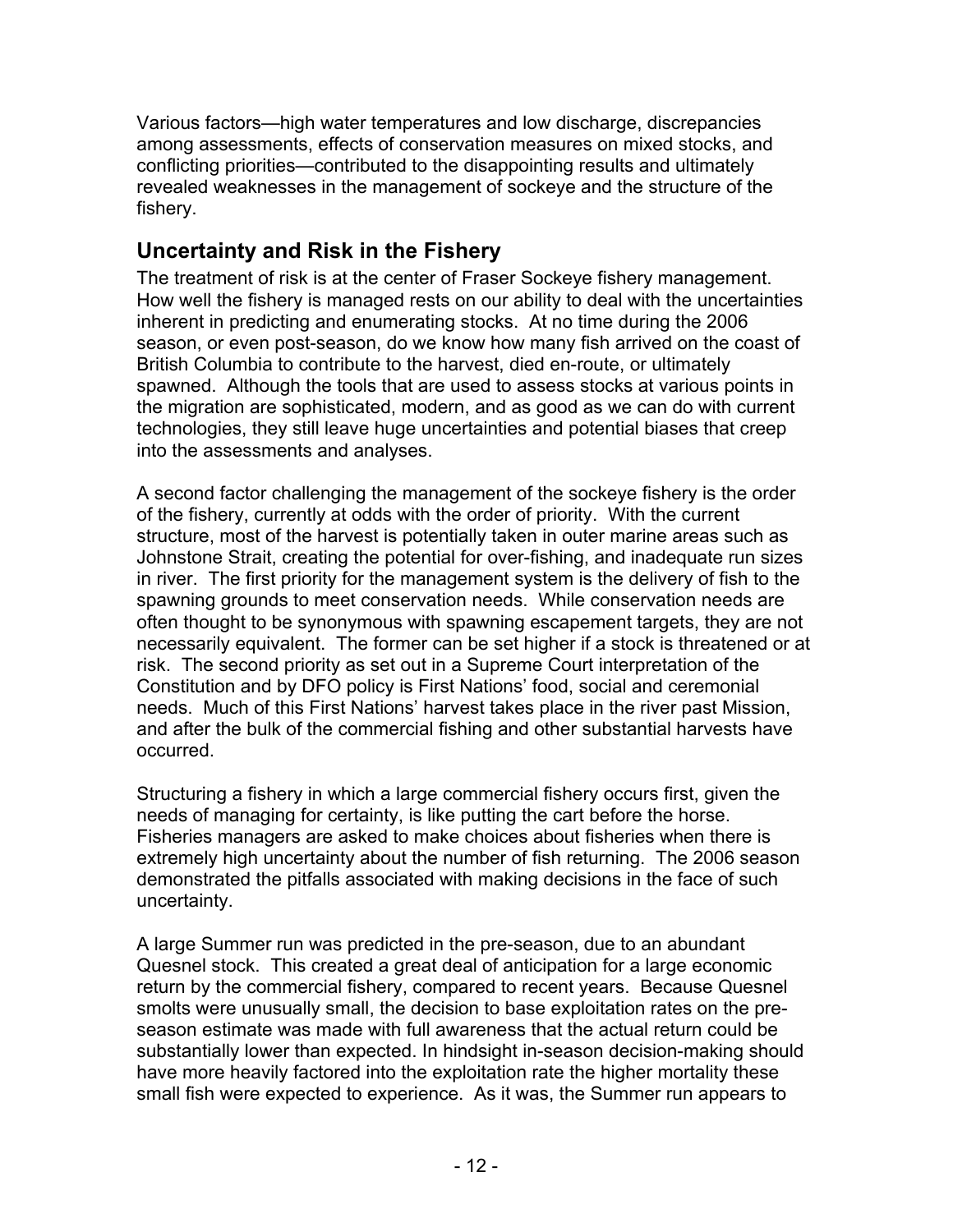have been over-fished by 1.1 million fish (see Table 4). (The in-season TAC calculations for the runs are compared in Table 4 with post-season catches. Relative to the TAC calculations, all runs except Birkenhead were over-fished.) The majority of participants on the Fraser panel, which was an integral part of the decision-making process, represented marine commercial fishing interests. DFO staff has a responsibility to conservation, and food, social and ceremonial fisheries. When critical decisions are made there is a need for input and balance from conservation and food fish interests.

The management of the Late run was complicated by data from the largest test fish catches on record in Johnstone Strait. Although the test fish catches represented a significant volume of fish, the actual size of the run was not known, and is still not known with any degree of accuracy. If those fish were present they were likely in a single large lump making them difficult to access in the commercial fisheries in Johnstone Strait as they may have departed the Strait prior to the fishery commencing.

Although we cannot know how the outcome might be affected if decisions had been different, it is troublesome that voices for conservation and First Nations' interests were not as audible at the table. In future, when faced with these risks and trade-offs in the heat of, at times, hourly decision-making, a balance should be struck between participants whose focus is on conservation and food fish, and participants whose focus is on avoiding foregone catch.

#### **Stock Assessment Issues**

Many of the problems affecting the 2006 Fraser sockeye fisheries related to weakness in stock assessment. Our assessment tools appeared to have failed. In fact, as late as March 2007 there was still no certainty around the size of the runs for 2006; a decision is expected in June 2007. There were large discrepancies between the estimates made at Mission and the number of fish counted upstream. Unlike previous years, this discrepancy was in the positive direction: more fish were accounted for when using spawning ground estimates in catch upstream than were estimated at Mission.

The inability to get reliable numbers in-season makes it difficult to determine the run size. Another unknown is the degree of mortality that occurred en-route between Mission and the spawning grounds.

In 2006 a radio tagging study was conducted to determine en-route losses of sockeye. Unfortunately, outstanding issues remain regarding potential tag related mortality in addition to the otherwise accounted for mortality. Whether or not these can be fully resolved remains a question.

Given the problems with assessment in-season and perhaps post-season, we need to re-examine the structure of the fisheries. Fisheries management that relies on accurate and precise assessments is at substantial risk of making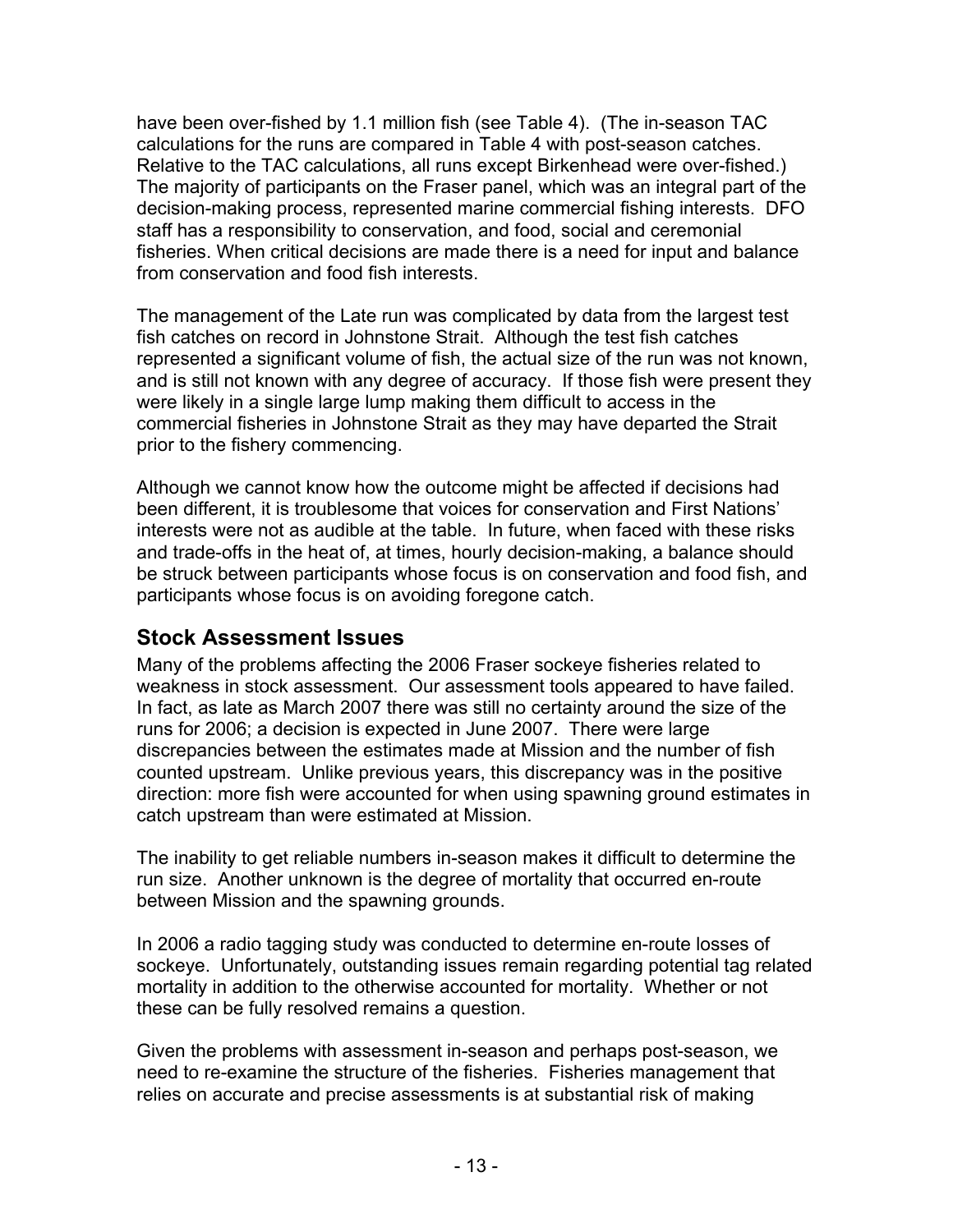inaccurate decisions when forecasts are inaccurate. A fishery structure that is more robust to the uncertainties inherent in assessment tools may be better able to reduce risks to conservation and First Nations' fisheries. The potential size and intensity of the marine fisheries, such as the purse seine fishery in Johnstone Strait, contribute to the high level of risk inherent in the current structure. A Smaller, less intense fisheries in marine areas, combined with increased harvests in the river after the fish have passed the assessment areas, will reduce risk.

This reform to the fisheries may be consistent with the shift in harvesting that is inevitable. First Nations on the Fraser and in the outside areas are actively seeking their rightful place at the table. This trend will likely mean a larger portion of the harvest taking place in-river, and smaller portions being taken along the marine migration routes.

There is a need to restructure the fishery and the Fraser Panel. A broader representation of voices is needed in-season to foster dialogue and understanding of the risks inherent in in-season management. Expansion, though, may create its own problems. The United States faced challenges when expanding its participation on the Fraser panel. The large number of participants is divided into two groups representing the interests of the United States. One group sits at the table as Fraser Panel members. The other is a larger caucus of people who vet most of the decision-making. One might think this a cumbersome arrangement; however, after several years in operation it seems to function efficiently, albeit expensively.

Whatever the future for Fraser Sockeye management, it will likely include a rearrangement of the fisheries in time and space to deal with a redistribution of the catch, and to facilitate a less risky approach to harvest. The 2006 season clearly demonstrated that a broader representation of interests in the decisionmaking process is urgently needed.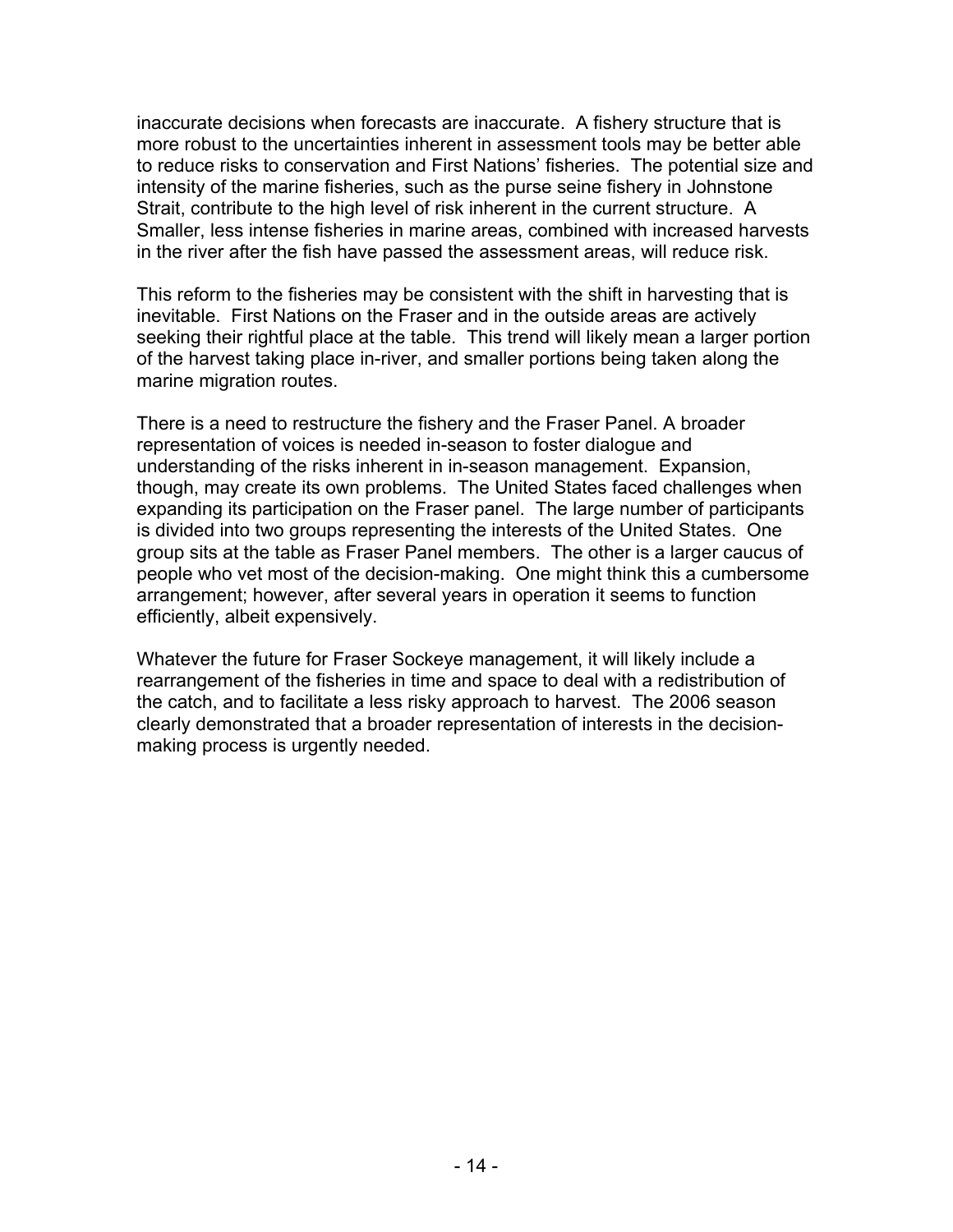|                                              | Run Size<br>Estimate  | Run Size<br><b>Reference Points</b>        | Total<br>Total<br>Mortality<br>Mortality<br>Escapement<br>Target at<br>Target at<br>Rate |                        | Exploitation<br>Management<br>Rate after |          | Cycle year adult escapement estimates |             |       |       |       |       |       |        |
|----------------------------------------------|-----------------------|--------------------------------------------|------------------------------------------------------------------------------------------|------------------------|------------------------------------------|----------|---------------------------------------|-------------|-------|-------|-------|-------|-------|--------|
| Stock Group                                  |                       | (a)                                        |                                                                                          | Guidelines             | Run Size                                 | Run Size | Adjustment (b)                        |             | МA    | 1986  | 1990  | 1994  | 1998  | 2002   |
| <b>Early Stuart</b>                          | 84                    | $\overline{\phantom{a}}$<br>100<br>300     | 100<br>300                                                                               | 0%<br>$0 - 60%$<br>60% | 0%                                       | 84       | 54%                                   | 45          | $0\%$ | 29    | 97    | 29    | 33    | 25     |
| Early Summer                                 | 1,303                 | $\blacksquare$<br>255<br>724               | 255<br>724                                                                               | 0%<br>$0 - 60%$<br>60% | 60%                                      | 521      | 34%                                   | 179         | 46%   | 205   | 442   | 248   | 186   | 458    |
| Summer                                       | 7,158                 | $\overline{\phantom{a}}$<br>1,562<br>4,094 | 1,562<br>4,094                                                                           | 0%<br>$0 - 60%$<br>60% | 60%                                      | 2,863    | 0%                                    | $\mathbf 0$ | 60%   | 581   | 1,597 | 1,325 | 2,382 | 3,804  |
| Birkenhead and<br>Birkenhead-type<br>Lates © | 562                   | $\blacksquare$<br>123<br>321               | 123<br>321                                                                               | 0%<br>$0 - 60%$<br>60% | 60%                                      | 225      | 0%                                    | $\mathbf 0$ | 60%   | 336   | 169   | 40    | 302   | 251    |
| true-Late<br>(excl. Birk. Type)              | 8,250                 | $\overline{\phantom{a}}$<br>2,422<br>4,441 | 2,422<br>4,441                                                                           | 0%<br>$0 - 60%$<br>60% | 60%                                      | 3,300    | 59%                                   | 1947        | 36%   | 2,486 | 3,760 | 1,459 | 1,478 | 5,695  |
| Sockeye Totals                               | 17,357<br>Est. Return |                                            |                                                                                          |                        |                                          | 6,993    |                                       | 2,172       |       | 3,637 | 6,065 | 3,101 | 4,381 | 10,232 |

Table 1. Pre-season escapement targets, management adjustments and harvest rates for 2006 for each of the four Fraser River aggregates.

a) Reference points based on exploitation rate targets

b) Management adjustments (MAs) are added to the escapement targets to correct for the actual differences between Mission and upstream abundance estimates over all years. This approach makes no prior assumption about environmental conditions because we don't yet know whether conditions will be favourable or unfavourable in 2006. We expect that the MAs will be revised to take into account an environmental conditions during the inseason management period.

c) Birkenhead type Lates include returns in the miscellaneous non-Shuswap component of the forecast returning to natal spawning areas in the Harrison-Lillooet systems (excluding Harrison and Weaver).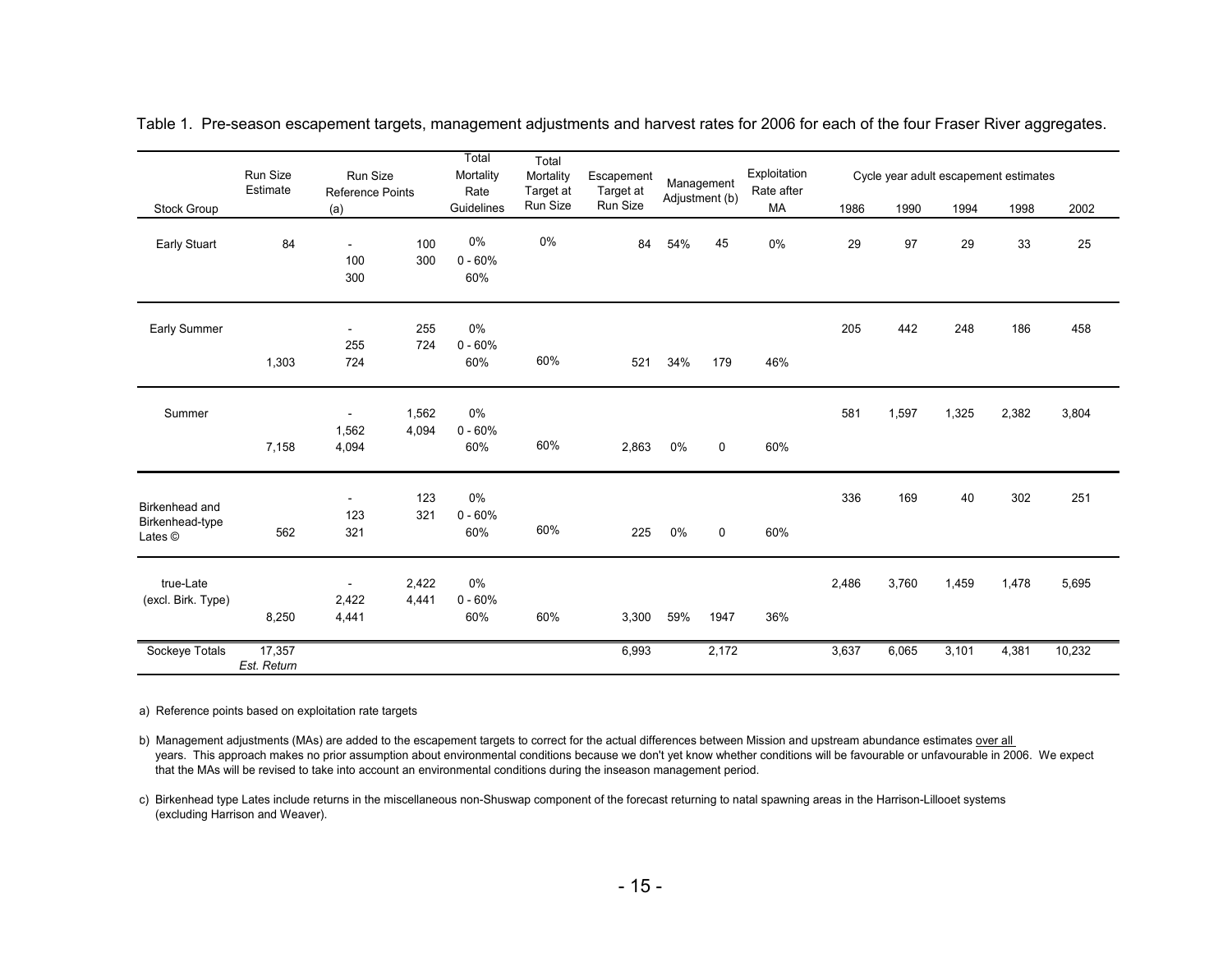|                                         |                    |           | <b>Mean Run Size</b> | Probability of Achieving Specified Run Sizes <sup>a</sup> |            |            |           |           |  |  |
|-----------------------------------------|--------------------|-----------|----------------------|-----------------------------------------------------------|------------|------------|-----------|-----------|--|--|
| Sockeye stock or                        | <b>Forecast</b>    | All       |                      |                                                           |            |            |           |           |  |  |
| timing group                            | model <sup>b</sup> | cycles    | <b>2006 cycle</b>    | 0.1                                                       | 0.25       | 0.5        | 0.75      | 0.9       |  |  |
| <b>Early Stuart</b>                     | fry                | 362,000   | 129,000              | 175,000                                                   | 124,000    | 84,000     | 55,000    | 38,000    |  |  |
| <b>Early Summer</b>                     |                    | 492,000   | 586,000              | 4,545,000                                                 | 2,412,000  | 1,303,000  | 721,000   | 435,000   |  |  |
| Bowron                                  | Ricker-pi          | 35,000    | 21,000               | 85,000                                                    | 54,000     | 34,000     | 22,000    | 15,000    |  |  |
| Fennell <sup>f</sup>                    | <b>TSA</b>         | 25,000    | 13,000               | 692,000                                                   | 140,000    | 24,000     | 4,000     | 1,000     |  |  |
| Gates <sup>9</sup>                      | power              | 58,000    | 21,000               | 50,000                                                    | 31,000     | 20,000     | 11,000    | 7,000     |  |  |
| Nadina                                  | fry                | 82,000    | 24,000               | 94,000                                                    | 54,000     | 29,000     | 16,000    | 9,000     |  |  |
| Pitt                                    | power              | 67,000    | 56,000               | 292,000                                                   | 194,000    | 124,000    | 75,000    | 51,000    |  |  |
| Raft                                    | power              | 29,000    | 14,000               | 172,000                                                   | 109,000    | 71,000     | 43,000    | 28,000    |  |  |
| Scotch                                  | R <sub>1</sub> C   | 49,000    | 119,000              | 567,000                                                   | 319,000    | 168,000    | 89,000    | 50,000    |  |  |
| Seymour                                 | Ricker-cyc         | 147,000   | 318,000              | 1,039,000                                                 | 656,000    | 393,000    | 253,000   | 166,000   |  |  |
| Misc <sup>d</sup>                       | R/S                |           |                      | 1,553,630                                                 | 854,554    | 439,831    | 208,412   | 108,115   |  |  |
| <b>Summer</b>                           |                    | 4,669,000 | 3,943,000            | 23,240,000                                                | 13,052,000 | 7,158,000  | 4,020,000 | 2,484,000 |  |  |
| Chilko                                  | smolt-esc          | 1,636,000 | 1,597,000            | 3,110,000                                                 | 2,257,000  | 1,689,000  | 1,215,000 | 932,000   |  |  |
| Late Stuart                             | R <sub>1</sub> C   | 686,000   | 305,000              | 2,017,000                                                 | 803,000    | 288,000    | 104,000   | 41,000    |  |  |
| Quesnel <sup>h</sup>                    | R <sub>1</sub> C   | 1,824,000 | 1,538,000            | 16,786,000                                                | 9,104,000  | 4,613,000  | 2,338,000 | 1,268,000 |  |  |
| Stellako                                | R <sub>1</sub> C   | 523,000   | 503,000              | 1,327,000                                                 | 888,000    | 568,000    | 363,000   | 243,000   |  |  |
| Late                                    |                    | 3,196,000 | 8,143,000            | 28,586,000                                                | 16,314,000 | 8,812,000  | 4,734,000 | 2,726,000 |  |  |
| Cultus                                  | smolt-jack         | 28,000    | 28,000               | 18,000                                                    | 11,000     | 5,800      | 3,000     | 1,000     |  |  |
| Harrison <sup>1</sup>                   | <b>TSA</b>         | 35,000    | 45,000               | 184,000                                                   | 90,000     | 41,000     | 19,000    | 9,000     |  |  |
| Late Shuswap <sup>1</sup>               | <b>RAC</b>         | 2,206,000 | 6,745,000            | 21,605,000                                                | 12,359,000 | 6,644,000  | 3,572,000 | 2,043,000 |  |  |
| Portage                                 | Ricker             | 52,000    | 80,000               | 269,000                                                   | 134,000    | 67,000     | 34,000    | 18,000    |  |  |
| Weaver                                  | fry                | 384,000   | 594,000              | 1,117,000                                                 | 656,000    | 411,000    | 259,000   | 175,000   |  |  |
| <b>Birkenhead</b>                       | power              | 491,000   | 651,000              | 1,120,000                                                 | 713,000    | 433,000    | 274,000   | 183,000   |  |  |
| Misc Shuswap <sup>e</sup><br>Misc. non- | R/S                |           |                      | 3,819,395                                                 | 2,100,807  | 1,081,266  | 512,352   | 265,786   |  |  |
| Shuswap <sup>e</sup>                    | R/S                |           |                      | 454,052                                                   | 249,745    | 128,542    | 60,909    | 31,597    |  |  |
| <b>TOTAL</b>                            |                    | 8,719,000 | 12,801,000           | 56,546,000                                                | 31,902,000 | 17,357,000 | 9,530,000 | 5,683,000 |  |  |

Table 2. Average run size for sockeye stocks or timing groups and the probabilities of achieving specified run sizes.

<sup>a</sup> probability that the actual run size will exceed the specified projection <sup>b</sup> see text for model descriptions

 $\degree$  1970-2004 mean  $\degree$  unforecasted miscellaneous Early Summer stocks  $\degree$  unforecasted miscellaneous Late stocks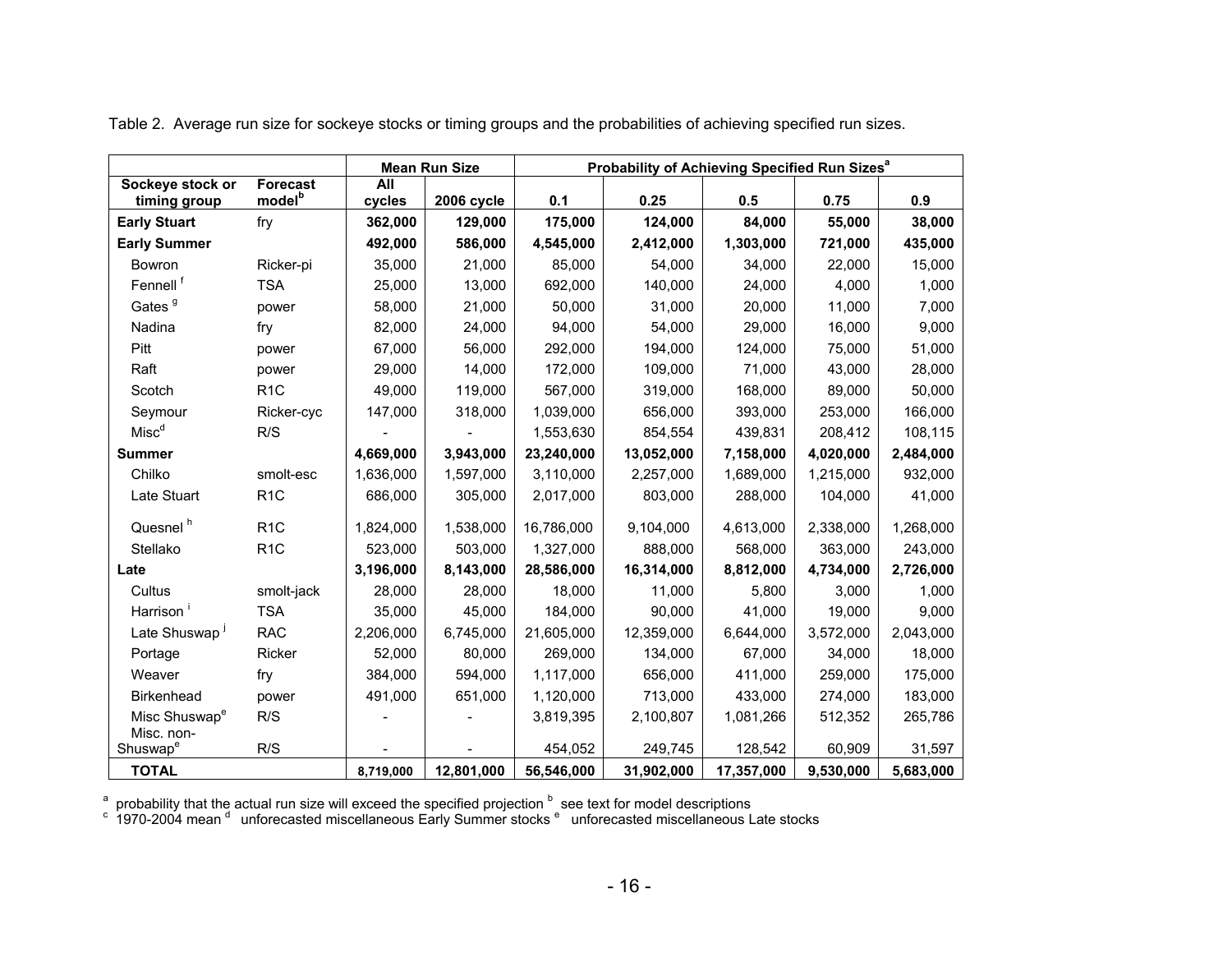f Fennell performance measures of TSA and RAC models were nearly indistinguishable. Brood effective females (4800) were nearly double the cycle line average (2680) and 25% greater than the time series average (3861). This lends weight to the choice of the TSA model which forecasts double that of the RAC model.

<sup>g</sup> Gates Power model ranked third in the MAE measure, because the Fry and MRS models tied for the first rank. This influenced the average rank of the Power model. However, because the Power model is virtually the same or superior on all measures and has narrower bounds on the forecast it was the model chosen.

h Fry based models for Quesnel ranked third, with much greater RMSE (uncertainty) than the top two models. The fry model forecast was 6.2M (1.2M - 28M). Additionally, the top three models were all "naive", outperforming all escapement based models. While Quesnel escapement was near the historic maximum, productivity has been low relative to historic values even during years of low escapement. Fry sizes are lower than average suggesting a conservative forecast would be appropriate.

<sup>i</sup> Harrison brood escapement exceeds the historical range. Use of any escapement based model would be invalid. The best<br>ranking naïve model was chosen.

<sup>j</sup> The RAC model outperformed all fry models for Late Shuswap. Fry models still have great uncertainty because of their short time series (forecast 9M intervals ranging 3M to 39M). Brood escapement was 1.6x the historic maximum. Any escapement based forecast would be outside the predictive range of the model, making it invalid. Therefore only naive models were considered.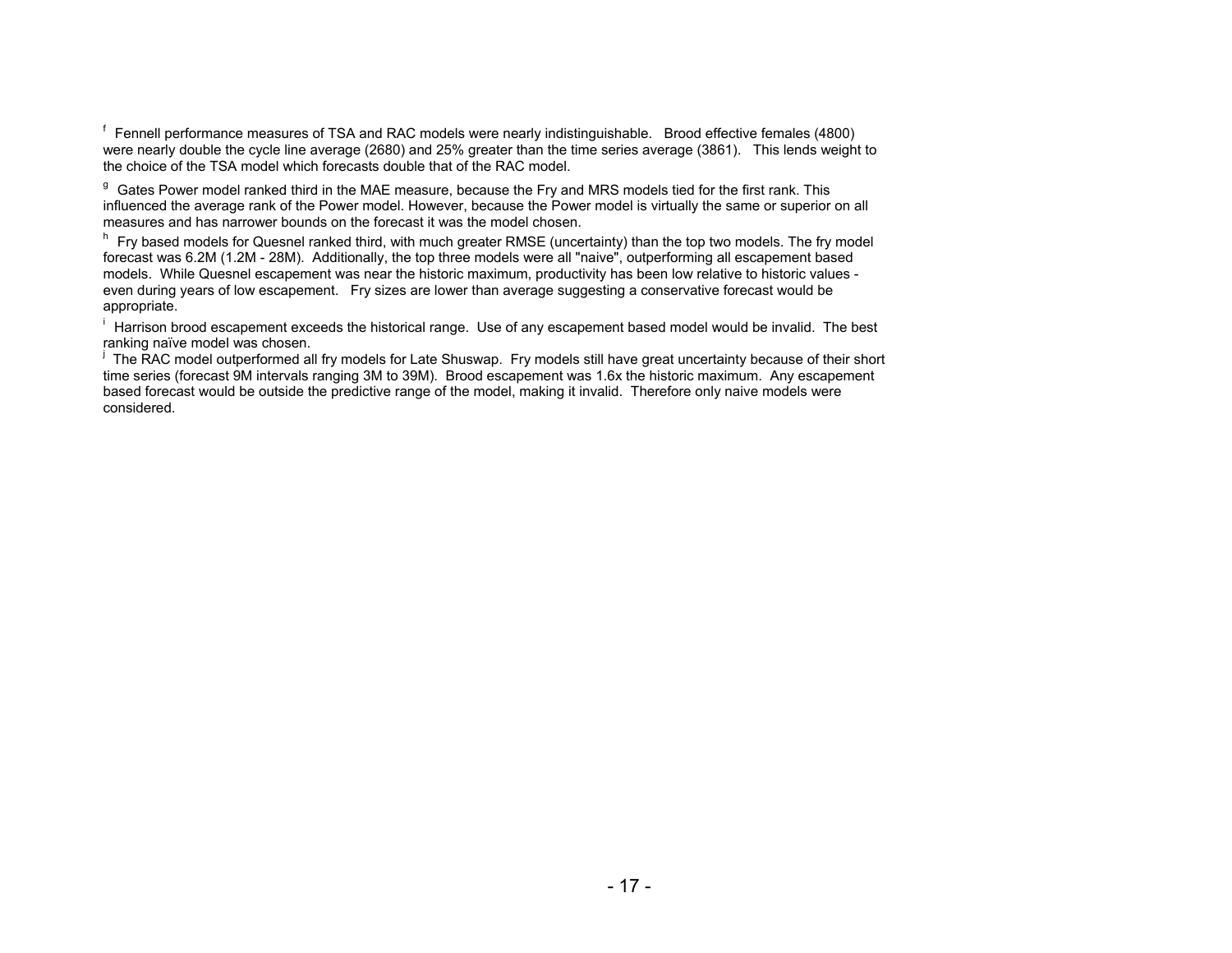|                | <b>Updates</b> | 2006             |                 |                  | <b>Targets</b>      |                   |        |                   | <b>TAC Deductions</b> |                  |                   |              |               |
|----------------|----------------|------------------|-----------------|------------------|---------------------|-------------------|--------|-------------------|-----------------------|------------------|-------------------|--------------|---------------|
|                |                |                  |                 | <b>Total</b>     | <b>Exploitation</b> | Spawning          |        | <b>Management</b> | <b>Fraser</b>         | <b>Test</b>      |                   | <b>Total</b> | <b>United</b> |
|                |                |                  |                 | <b>Mortality</b> | Rate                | <b>Escapement</b> |        | Adjustment        | Aboriginal            | <b>Fishing</b>   | <b>TAC</b>        | Allowable    | <b>States</b> |
|                |                | <b>Date</b>      | <b>Run Size</b> | <b>Target</b>    | <b>After MA</b>     | <b>Target</b>     | Factor | Fish              | <b>Exemption</b>      | <b>Deduction</b> | <b>Deductions</b> | Catch        | <b>Share</b>  |
|                | EStu           | $2$ -Jul-06      | 84,000          | 0%               | 2%                  | 82,500            | 0.89   | $\mathbf 0$       | $\mathbf{0}$          | 1,500            | 84,000            | 0            | 0             |
| 2              | ESum           | $2$ -Jul-06      | 1,303,000       | 60%              | 40%                 | 521,200           | 0.507  | 264,096           | 45,200                | 19,000           | 849,496           | 453,504      | 75,000        |
| 3              | Summ           | $2$ -Jul-06      | 7,158,000       | 60%              | 58%                 | 2,863,200         | 0.05   | 143,000           | 292,400               | 69,000           | 3,367,600         | 3,790,400    | 625,000       |
| 4              | <b>Birk</b>    | $2$ -Jul-06      | 433,000         | 60%              | 48%                 | 224,800           | 0.00   | $\mathbf{0}$      | 2,300                 | 1,500            | 228,600           | 204,400      | 34,000        |
| 5              | Late           | $2$ -Jul-06      | 8,379,000       | 60%              | 43%                 | 3,300,000         | 0.45   | 1,485,000         | 60,100                | 29,000           | 4,874,100         | 3,504,900    | 578,000       |
| 6              | Sockeye        | $2$ -Jul-06      | 17,357,000      |                  |                     | 6,991,700         |        | 1,892,096         | 400,000               | 120,000          | 9,403,796         | 7,953,204    | 1,312,000     |
| $\mathbf{1}$   | EStu           | <b>14-Jul-06</b> | 84,000          | 0%               | 2%                  | 82,500            | 0.89   | $\mathbf 0$       | $\mathbf{0}$          | 1,500            | 84,000            | $\mathbf 0$  | $\Omega$      |
| $\overline{2}$ | ESum           | 14-Jul-06        | 1,303,000       | 60%              | 40%                 | 521,200           | 0.507  | 264,096           | 45,200                | 19,000           | 849,496           | 453,504      | 75,000        |
| 3              | Summ           | 14-Jul-06        | 7,158,000       | 60%              | 58%                 | 2,863,200         | 0.05   | 143,000           | 292,400               | 69,000           | 3,367,600         | 3,790,400    | 625,000       |
| 4              | <b>Birk</b>    | 14-Jul-06        | 433,000         | 60%              | 48%                 | 224,800           | 0.00   | $\mathbf{0}$      | 2,300                 | 1,500            | 228,600           | 204,400      | 34,000        |
| 5              | Late           | 14-Jul-06        | 8,379,000       | 60%              | 43%                 | 3,300,000         | 0.45   | 1,485,000         | 60,100                | 29,000           | 4,874,100         | 3,504,900    | 578,000       |
| 6              | Sockeye        | 14-Jul-06        | 17,357,000      |                  |                     | 6,991,700         |        | 1,892,096         | 400,000               | 120,000          | 9,403,796         | 7,953,204    | 1,312,000     |
| $\mathbf 1$    | EStu           | <b>18-Jul-06</b> | 70,000          | 0%               | 2%                  | 68,500            | 0.89   | $\Omega$          | $\Omega$              | 1,500            | 70,000            | $\Omega$     | 0             |
| 2              | ESum           | 18-Jul-06        | 1,303,000       | 60%              | 40%                 | 521,200           | 0.507  | 264,096           | 45,200                | 19,000           | 849,496           | 453.504      | 75,000        |
| 3              | Summ           | 18-Jul-06        | 7,158,000       | 60%              | 58%                 | 2,863,200         | 0.05   | 143,000           | 292,400               | 69,000           | 3,367,600         | 3,790,400    | 625,000       |
| 4              | <b>Birk</b>    | 18-Jul-06        | 433,000         | 60%              | 48%                 | 224,800           | 0.00   | $\Omega$          | 2,300                 | 1,500            | 228,600           | 204,400      | 34,000        |
| 5              | Late           | 18-Jul-06        | 8,379,000       | 60%              | 43%                 | 3,300,000         | 0.45   | 1,485,000         | 60,100                | 29,000           | 4,874,100         | 3,504,900    | 578,000       |
| 6              | Sockeye        | 18-Jul-06        | 17,343,000      |                  |                     | 6,977,700         |        | 1,892,096         | 400,000               | 120,000          | 9,389,796         | 7,953,204    | 1,312,000     |
| $\mathbf 1$    | EStu           | 21-Jul-06        | 70,000          | 0%               | 2%                  | 68,500            | 2.47   | $\Omega$          | $\Omega$              | 1,500            | 70,000            | $\Omega$     | $\Omega$      |
| 2              | ESum           | 21-Jul-06        | 1,303,000       | 60%              | 31%                 | 521,200           | 0.715  | 372,564           | 45,200                | 19,000           | 957,964           | 345,036      | 57,000        |
| 3              | Summ           | 21-Jul-06        | 7,158,000       | 60%              | 58%                 | 2,863,200         | 0.05   | 143,000           | 292,400               | 69,000           | 3,367,600         | 3,790,400    | 625,000       |
| 4              | <b>Birk</b>    | 21-Jul-06        | 433,000         | 60%              | 48%                 | 224,800           | 0.00   | $\mathbf{0}$      | 2,300                 | 1,500            | 228,600           | 204,400      | 34,000        |
| 5              | Late           | 21-Jul-06        | 8,379,000       | 60%              | 43%                 | 3,300,000         | 0.45   | 1,485,000         | 60,100                | 29,000           | 4,874,100         | 3,504,900    | 578,000       |
| 6              | Sockeye        | 21-Jul-06        | 17,343,000      |                  |                     | 6,977,700         |        | 2,000,564         | 400,000               | 120,000          | 9,498,264         | 7,844,736    | 1,294,000     |
| $\mathbf 1$    | EStu           | 28-Jul-06        | 70,000          | 0%               | 2%                  | 68,500            | 2.47   | $\mathbf 0$       | $\mathbf{0}$          | 1,500            | 70,000            | $\mathbf 0$  | $\Omega$      |
| 2              | ESum           | 28-Jul-06        | 1,303,000       | 60%              | 31%                 | 521,200           | 0.715  | 372,564           | 45,200                | 19,000           | 957,964           | 345,036      | 57,000        |
| 3              | Summ           | 28-Jul-06        | 7,158,000       | 60%              | 58%                 | 2,863,200         | 0.05   | 143,000           | 292,400               | 69,000           | 3,367,600         | 3,790,400    | 625,000       |
| 4              | <b>Birk</b>    | 28-Jul-06        | 433,000         | 60%              | 48%                 | 224,800           | 0.00   | $\mathbf{0}$      | 2,300                 | 1,500            | 228,600           | 204,400      | 34,000        |
| 5              | Late           | 28-Jul-06        | 8,379,000       | 60%              | 43%                 | 3,300,000         | 0.45   | 1,485,000         | 60,100                | 29,000           | 4,874,100         | 3,504,900    | 578,000       |
| 6              | Sockeye        | 28-Jul-06        | 17,343,000      |                  |                     | 6,977,700         |        | 2,000,564         | 400,000               | 120,000          | 9,498,264         | 7,844,736    | 1,294,000     |
| $\mathbf{1}$   | EStu           | 11-Aug-06        | 70,000          | 0%               | 2%                  | 68,500            | 2.47   | $\mathbf 0$       | $\mathbf{0}$          | 1,500            | 70,000            | $\mathbf 0$  | $\mathbf 0$   |

Table 3. In-season updates from July 2 to October 11, 2006 of run sizes, targets, management adjustments, deductions and allowable catches.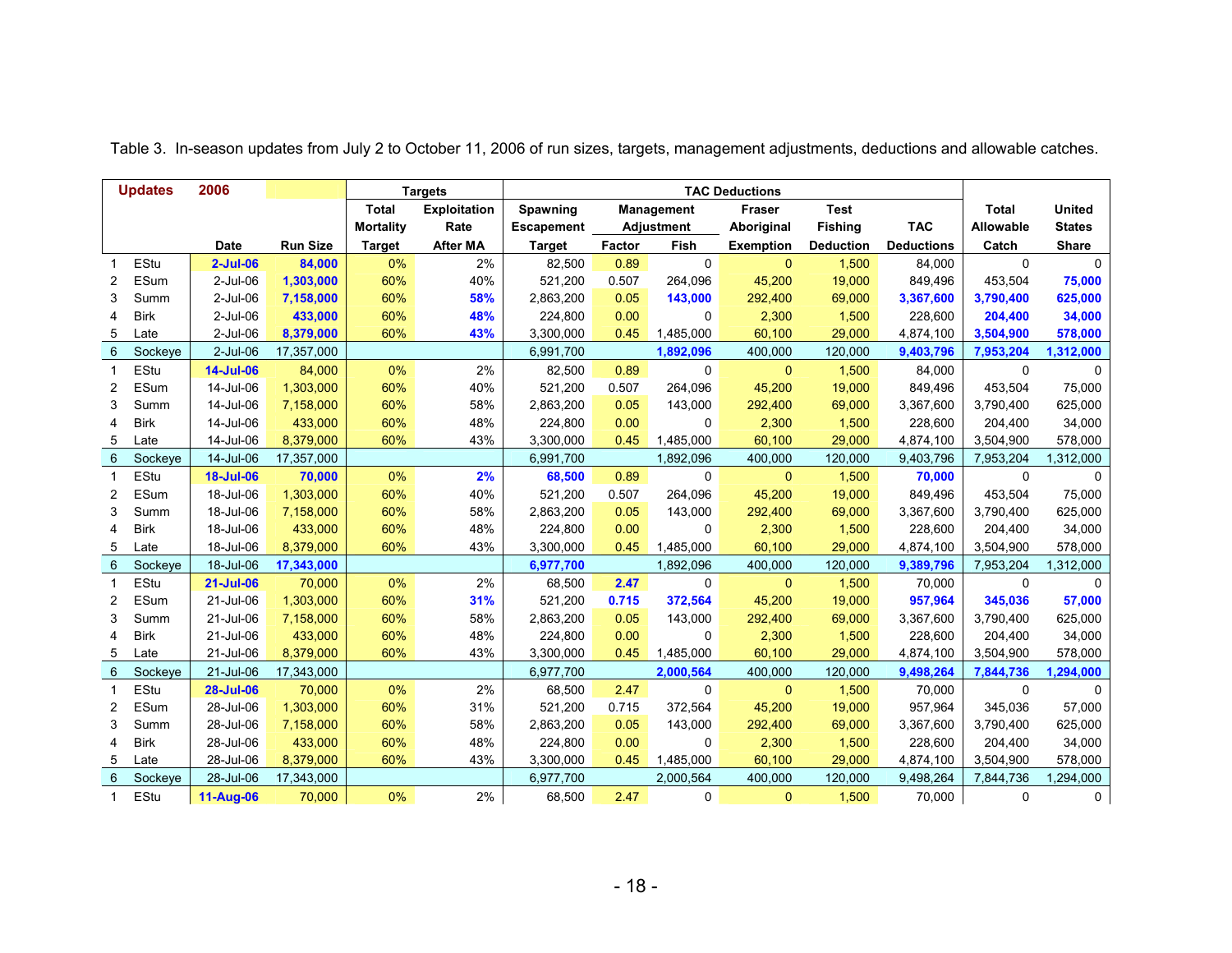|                         | <b>Updates</b> | 2006             |                 |                  | <b>Targets</b>      |                   | <b>TAC Deductions</b> |                   |                  |                  |                   |              |               |
|-------------------------|----------------|------------------|-----------------|------------------|---------------------|-------------------|-----------------------|-------------------|------------------|------------------|-------------------|--------------|---------------|
|                         |                |                  |                 | <b>Total</b>     | <b>Exploitation</b> | Spawning          |                       | <b>Management</b> | <b>Fraser</b>    | <b>Test</b>      |                   | <b>Total</b> | <b>United</b> |
|                         |                |                  |                 | <b>Mortality</b> | Rate                | <b>Escapement</b> |                       | Adjustment        | Aboriginal       | <b>Fishing</b>   | <b>TAC</b>        | Allowable    | <b>States</b> |
|                         |                | <b>Date</b>      | <b>Run Size</b> | <b>Target</b>    | <b>After MA</b>     | <b>Target</b>     | <b>Factor</b>         | Fish              | <b>Exemption</b> | <b>Deduction</b> | <b>Deductions</b> | Catch        | Share         |
| $\overline{2}$          | ESum           | 11-Aug-06        | 1,303,000       | 60%              | 41%                 | 521,200           | 0.487                 | 254,000           | 45,200           | 19,000           | 839,400           | 463,600      | 76,000        |
| 3                       | Summ           | 11-Aug-06        | 4,020,000       | 59%              | 56%                 | 1,678,000         | 0.05                  | 84,000            | 292,400          | 69,000           | 2,123,400         | 1,896,600    | 313,000       |
| 4                       | <b>Birk</b>    | 11-Aug-06        | 433,000         | 60%              | 46%                 | 235,000           | 0.00                  | 0                 | 2,300            | 1,500            | 238,800           | 194,200      | 32,000        |
| 5                       | Late           | 11-Aug-06        | 8,379,000       | 60%              | 43%                 | 3,300,000         | 0.45                  | 1,485,000         | 60,100           | 29,000           | 4,874,100         | 3,504,900    | 578,000       |
| 6                       | Sockeye        | 11-Aug-06        | 14,205,000      |                  |                     | 5,802,700         |                       | 1,823,000         | 400,000          | 120,000          | 8,145,700         | 6,059,300    | 999,000       |
| 1                       | EStu           | 17-Aug-06        | 70,000          | 0%               | 2%                  | 68,500            | 2.47                  | 0                 | $\mathbf{0}$     | 1,500            | 70,000            | 0            | $\Omega$      |
| $\overline{2}$          | ESum           | 17-Aug-06        | 1,500,000       | 60%              | 43%                 | 600,000           | 0.423                 | 254,000           | 45,200           | 40,000           | 939,200           | 560,800      | 93,000        |
| 3                       | Summ           | 17-Aug-06        | 4,020,000       | 59%              | 56%                 | 1,678,000         | 0.05                  | 84,000            | 292,400          | 40,000           | 2,094,400         | 1,925,600    | 318,000       |
| 4                       | <b>Birk</b>    | 17-Aug-06        | 433,000         | 60%              | 46%                 | 235,000           | 0.00                  | 0                 | 2,300            | 1,500            | 238,800           | 194,200      | 32,000        |
| 5                       | Late           | 17-Aug-06        | 8,379,000       | 60%              | 43%                 | 3,300,000         | 0.45                  | 1,485,000         | 60,100           | 40,000           | 4,885,100         | 3,493,900    | 576,000       |
| 6                       | Sockeye        | 17-Aug-06        | 14,402,000      |                  |                     | 5,881,500         |                       | 1,823,000         | 400,000          | 123,000          | 8,227,500         | 6,174,500    | 1,019,000     |
| $\mathbf{1}$            | EStu           | <b>18-Aug-06</b> | 70,000          | 0%               | 2%                  | 68,500            | 2.47                  | 0                 | $\mathbf{0}$     | 1,500            | 70,000            | $\mathbf 0$  | $\Omega$      |
| 2                       | ESum           | 18-Aug-06        | 1,700,000       | 60%              | 40%                 | 680,000           | 0.488                 | 332,000           | 45,200           | 40,000           | 1,097,200         | 602,800      | 99,000        |
| 3                       | Summ           | 18-Aug-06        | 4,020,000       | 59%              | 56%                 | 1,678,000         | 0.05                  | 84,000            | 292,500          | 40,000           | 2,094,500         | 1,925,500    | 318,000       |
| 4                       | <b>Birk</b>    | 18-Aug-06        | 433,000         | 60%              | 46%                 | 235,000           | 0.00                  | $\mathbf 0$       | 2,200            | 1,500            | 238,700           | 194,300      | 32,000        |
| 5                       | Late           | 18-Aug-06        | 8,379,000       | 60%              | 43%                 | 3,300,000         | 0.45                  | 1,485,000         | 60,100           | 40,000           | 4,885,100         | 3,493,900    | 576,000       |
| 6                       | Sockeye        | 18-Aug-06        | 14,602,000      |                  |                     | 5,961,500         |                       | 1,901,000         | 400,000          | 123,000          | 8,385,500         | 6,216,500    | 1,025,000     |
| $\mathbf{1}$            | EStu           | <b>22-Aug-06</b> | 70,000          | 0%               | 2%                  | 68,500            | 2.47                  | $\mathbf 0$       | $\mathbf{0}$     | 1,500            | 70,000            | 0            | $\mathbf 0$   |
| 2                       | ESum           | 22-Aug-06        | 1,700,000       | 60%              | 39%                 | 680,000           | 0.534                 | 363,006           | 45,200           | 40,000           | 1,128,206         | 571,794      | 94,000        |
| 3                       | Summ           | 22-Aug-06        | 3,000,000       | 35%              | 16%                 | 1,978,000         | 0.27                  | 534,000           | 292,500          | 40,000           | 2,844,500         | 155,500      | 26,000        |
| 4                       | <b>Birk</b>    | 22-Aug-06        | 433,000         | 60%              | 14%                 | 371,000           | 0.00                  | $\mathbf 0$       | 2,200            | 1,500            | 374,700           | 58,300       | 10,000        |
| 5                       | Late           | 22-Aug-06        | 8,379,000       | 60%              | 43%                 | 3,300,000         | 0.45                  | 1,485,000         | 60,100           | 40,000           | 4,885,100         | 3,493,900    | 576,000       |
| 6                       | Sockeye        | 22-Aug-06        | 13,582,000      |                  |                     | 6,397,500         |                       | 2,382,006         | 400,000          | 123,000          | 9,302,506         | 4,279,494    | 706,000       |
| $\mathbf 1$             | EStu           | <b>25-Aug-06</b> | 70,000          | 0%               | 2%                  | 68,500            | 2.47                  | 0                 | $\mathbf{0}$     | 1,500            | 70,000            | $\mathbf 0$  | $\mathbf 0$   |
| 2                       | ESum           | 25-Aug-06        | 1,700,000       | 60%              | 39%                 | 680,000           | 0.516                 | 350,700           | 45,200           | 40,000           | 1,115,900         | 584,100      | 96,000        |
| 3                       | Summ           | 25-Aug-06        | 3,500,000       | 47%              | 39%                 | 1,893,000         | 0.12                  | 227,000           | 292,500          | 40,000           | 2,452,500         | 1,047,500    | 173,000       |
| $\overline{\mathbf{4}}$ | <b>Birk</b>    | 25-Aug-06        | 433,000         | 60%              | 48%                 | 225,000           | 0.00                  | $\mathbf 0$       | 2,200            | 1,500            | 228,700           | 204,300      | 34,000        |
| 5                       | Late           | 25-Aug-06        | 10,000,000      | 60%              | 42%                 | 4,000,000         | 0.45                  | 1,800,000         | 60,100           | 40,000           | 5,900,100         | 4,099,900    | 676,000       |
| 6                       | Sockeye        | 25-Aug-06        | 15,703,000      |                  |                     | 6,866,500         |                       | 2,377,700         | 400,000          | 123,000          | 9,767,200         | 5,935,800    | 979,000       |
| $\mathbf 1$             | EStu           | 29-Aug-06        | 70,000          | 0%               | 2%                  | 68,500            | 2.47                  | 0                 | $\mathbf{0}$     | 1,500            | 70,000            | 0            | 0             |
| 2                       | ESum           | 29-Aug-06        | 1,700,000       | 60%              | 39%                 | 680,000           | 0.516                 | 350,700           | 45,200           | 40,000           | 1,115,900         | 584,100      | 96,000        |
| 3                       | Summ           | 29-Aug-06        | 2,500,000       | 23%              | 19%                 | 1,944,000         | 0.04                  | 78,000            | 292,500          | 40,000           | 2,354,500         | 145,500      | 24,000        |
| 4                       | <b>Birk</b>    | 29-Aug-06        | 433,000         | 60%              | 48%                 | 225,000           | 0.00                  | $\Omega$          | 2,200            | 1,500            | 228,700           | 204,300      | 34,000        |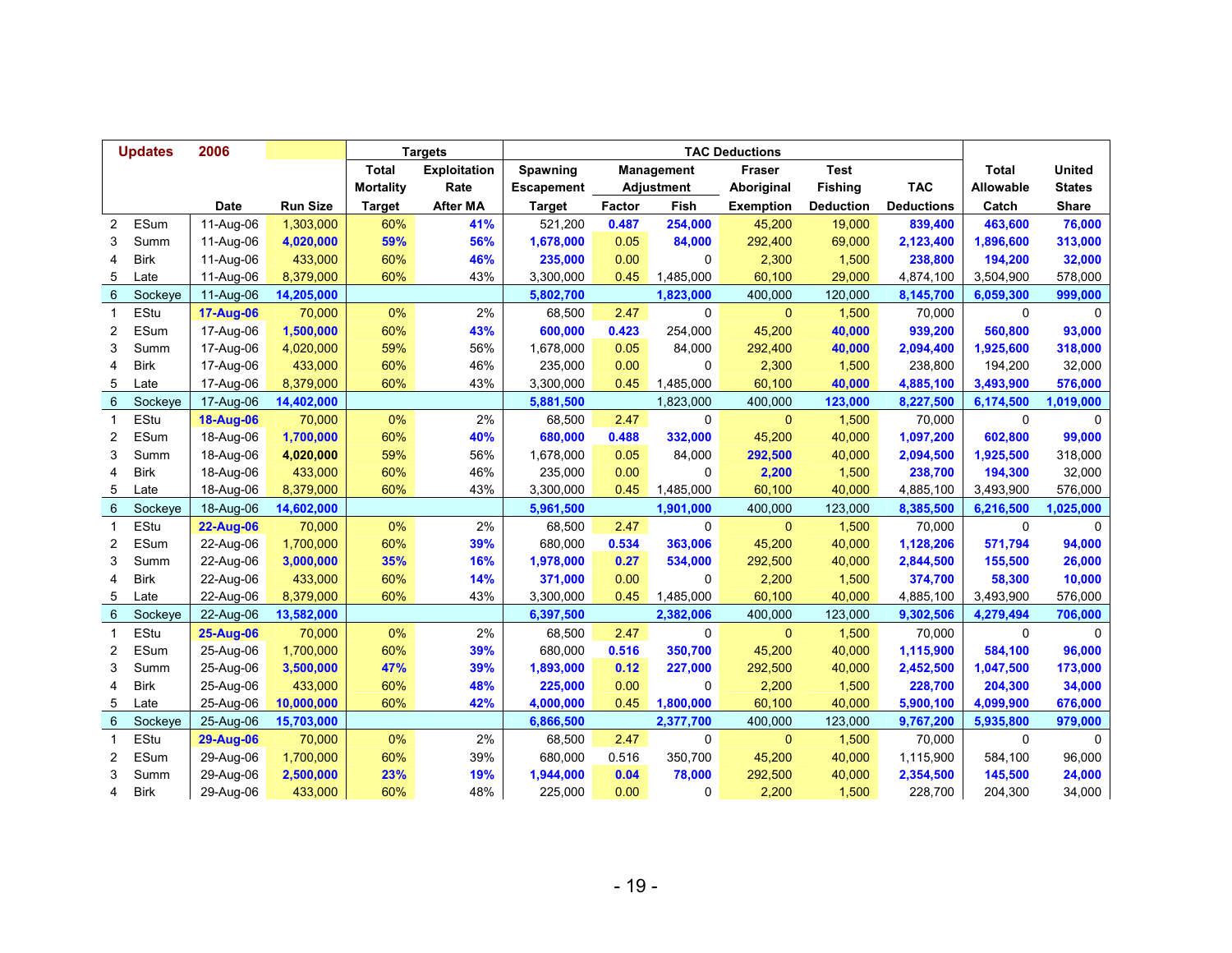| 2006<br><b>Updates</b> |             |                  |                 | <b>Targets</b>   |                     | <b>TAC Deductions</b> |                   |                   |                  |                  |                   |              |               |
|------------------------|-------------|------------------|-----------------|------------------|---------------------|-----------------------|-------------------|-------------------|------------------|------------------|-------------------|--------------|---------------|
|                        |             |                  |                 | <b>Total</b>     | <b>Exploitation</b> | <b>Spawning</b>       | <b>Management</b> |                   | <b>Fraser</b>    | <b>Test</b>      |                   | <b>Total</b> | <b>United</b> |
|                        |             |                  |                 | <b>Mortality</b> | Rate                | <b>Escapement</b>     |                   | <b>Adjustment</b> | Aboriginal       | <b>Fishing</b>   | <b>TAC</b>        | Allowable    | <b>States</b> |
|                        |             | <b>Date</b>      | <b>Run Size</b> | <b>Target</b>    | <b>After MA</b>     | <b>Target</b>         | Factor            | Fish              | <b>Exemption</b> | <b>Deduction</b> | <b>Deductions</b> | Catch        | Share         |
| 5                      | Late        | 29-Aug-06        | 10,000,000      | 60%              | 42%                 | 4,000,000             | 0.45              | 1,800,000         | 60,100           | 40,000           | 5,900,100         | 4,099,900    | 676,000       |
| 6                      | Sockeye     | 29-Aug-06        | 14,703,000      |                  |                     | 6,917,500             |                   | 2,228,700         | 400,000          | 123,000          | 9,669,200         | 5,033,800    | 830,000       |
| $\mathbf 1$            | EStu        | $1-Sep-06$       | 70,000          | 0%               | 2%                  | 68,500                | 2.47              | $\mathbf{0}$      | $\Omega$         | 1,500            | 70,000            | 0            | $\Omega$      |
| 2                      | ESum        | $1-Sep-06$       | 1,700,000       | 60%              | 39%                 | 680,000               | 0.516             | 350,700           | 45,200           | 40,000           | 1,115,900         | 584,100      | 96,000        |
| 3                      | Summ        | $1-Sep-06$       | 2,500,000       | 23%              | 19%                 | 1,944,000             | 0.04              | 78,000            | 292,500          | 40,000           | 2,354,500         | 145,500      | 24,000        |
| 4                      | <b>Birk</b> | $1-Sep-06$       | 433,000         | 60%              | 48%                 | 225,000               | 0.00              | 0                 | 2,200            | 1,500            | 228,700           | 204,300      | 34,000        |
| 5                      | Late        | $1-Sep-06$       | 10,000,000      | 60%              | 42%                 | 4,000,000             | 0.45              | 1,800,000         | 60,100           | 40,000           | 5,900,100         | 4,099,900    | 676,000       |
| 6                      | Sockeye     | $1-Sep-06$       | 14,703,000      |                  |                     | 6,917,500             |                   | 2,228,700         | 400,000          | 123,000          | 9,669,200         | 5,033,800    | 830,000       |
| $\mathbf 1$            | EStu        | <b>5-Sep-06</b>  | 70,000          | 0%               | 2%                  | 68,500                | 2.47              | 0                 | $\mathbf{0}$     | 1,500            | 70,000            | 0            | $\mathbf{0}$  |
| 2                      | ESum        | 5-Sep-06         | 1,450,000       | 60%              | 40%                 | 580,000               | 0.507             | 293,879           | 45,200           | 40,000           | 959,079           | 490,921      | 81,000        |
| 3                      | Summ        | 5-Sep-06         | 2,000,000       | 11%              | 17%                 | 1,792,000             | 0.02              | $-124,500$        | 292,500          | 40,000           | 2,000,000         | 0            |               |
| 4                      | <b>Birk</b> | 5-Sep-06         | 433,000         | 60%              | 48%                 | 225,000               | 0.00              | $\Omega$          | 2,200            | 1,500            | 228,700           | 204,300      | 34,000        |
| 5                      | Late        | 5-Sep-06         | 9,200,000       | 60%              | 42%                 | 3,680,000             | 0.45              | 1,656,000         | 60,100           | 40,000           | 5,436,100         | 3,763,900    | 621,000       |
| 6                      | Sockeye     | 5-Sep-06         | 13,153,000      |                  |                     | 6,345,500             |                   | 1,825,379         | 400,000          | 123,000          | 8,693,879         | 4,459,121    | 736,000       |
| $\mathbf{1}$           | EStu        | <b>8-Sep-06</b>  | 70,000          | 0%               | 2%                  | 68,500                | 2.47              | $\Omega$          | $\overline{0}$   | 1,500            | 70,000            | $\mathbf 0$  | $\Omega$      |
| $\overline{2}$         | ESum        | 8-Sep-06         | 1,450,000       | 60%              | 40%                 | 580,000               | 0.507             | 293,879           | 45,200           | 32,000           | 951,079           | 498,921      | 82,000        |
| 3                      | Summ        | 8-Sep-06         | 2,000,000       | 11%              | 9%                  | 1,792,000             | 0.02              | 36,000            | 292,500          | 32,000           | 2,152,500         | $-152,500$   | $-25,000$     |
| $\overline{4}$         | <b>Birk</b> | 8-Sep-06         | 433,000         | 60%              | 48%                 | 225,000               | 0.00              | 0                 | 2,200            | 4,000            | 231,200           | 201,800      | 33,000        |
| 5                      | Late        | 8-Sep-06         | 7,500,000       | 60%              | 42%                 | 3,000,000             | 0.45              | 1,350,000         | 60,100           | 65,000           | 4,475,100         | 3,024,900    | 499,000       |
| $6\phantom{1}6$        | Sockeye     | 8-Sep-06         | 11,453,000      |                  |                     | 5,665,500             |                   | 1,679,879         | 400,000          | 134,500          | 7,879,879         | 3,573,121    | 589,000       |
| $\mathbf 1$            | EStu        | <b>29-Sep-06</b> | 70,000          | 0%               | 2%                  | 68,500                | 2.47              | $\mathbf{0}$      | $\mathbf{0}$     | 1,500            | 70,000            | 0            | 0             |
| 2                      | ESum        | 29-Sep-06        | 1,450,000       | 60%              | 40%                 | 580,000               | 0.507             | 293,879           | 45,200           | 32,000           | 951,079           | 498,921      | 82,000        |
| 3                      | Summ        | 29-Sep-06        | 2,000,000       | 11%              | 9%                  | 1,792,000             | 0.02              | 36,000            | 292,500          | 32,000           | 2,152,500         | $-152,500$   | $-25,000$     |
| 4                      | <b>Birk</b> | 29-Sep-06        | 475,000         | 60%              | 60%                 | 190,000               | 0.00              | $\Omega$          | 2,200            | 4,000            | 196,200           | 278,800      | 46,000        |
| 5                      | Late        | 29-Sep-06        | 4,720,000       | 60%              | 34%                 | 1,888,000             | 0.65              | 1,227,000         | 60,100           | 65,000           | 3,240,100         | 1,479,900    | 244,000       |
| 6                      | Sockeye     | 29-Sep-06        | 8,715,000       |                  |                     | 4,518,500             |                   | 1,556,879         | 400,000          | 134,500          | 6,609,879         | 2,105,121    | 347,000       |
| $\mathbf 1$            | EStu        | 11-Oct-06        | 70,000          | 0%               | 2%                  | 68,500                | 2.47              | 0                 | $\mathbf{0}$     | 1,500            | 70,000            | $\mathbf 0$  | $\Omega$      |
| $\overline{2}$         | ESum        | 11-Oct-06        | 1,450,000       | 60%              | 40%                 | 580,000               | 0.507             | 293,879           | 45,200           | 32,000           | 951,079           | 498,921      | 82,000        |
| 3                      | Summ        | 11-Oct-06        | 2,000,000       | 11%              | 9%                  | 1,792,000             | 0.02              | 36,000            | 292,500          | 32,000           | 2,152,500         | $-152,500$   | $-25,000$     |
| 4                      | <b>Birk</b> | 11-Oct-06        | 475,000         | 60%              | 60%                 | 190,000               | 0.00              | 0                 | 2,200            | 4,000            | 196,200           | 278,800      | 46,000        |
| 5                      | Late        | 11-Oct-06        | 4,740,000       | 60%              | 34%                 | 1,896,000             | 0.65              | 1,232,000         | 60,100           | 65,000           | 3,253,100         | 1,486,900    | 245,000       |
| 6                      | Sockeye     | 11-Oct-06        | 8,735,000       |                  |                     | 4,526,500             |                   | 1,561,879         | 400,000          | 134,500          | 6,622,879         | 2,112,121    | 348,000       |